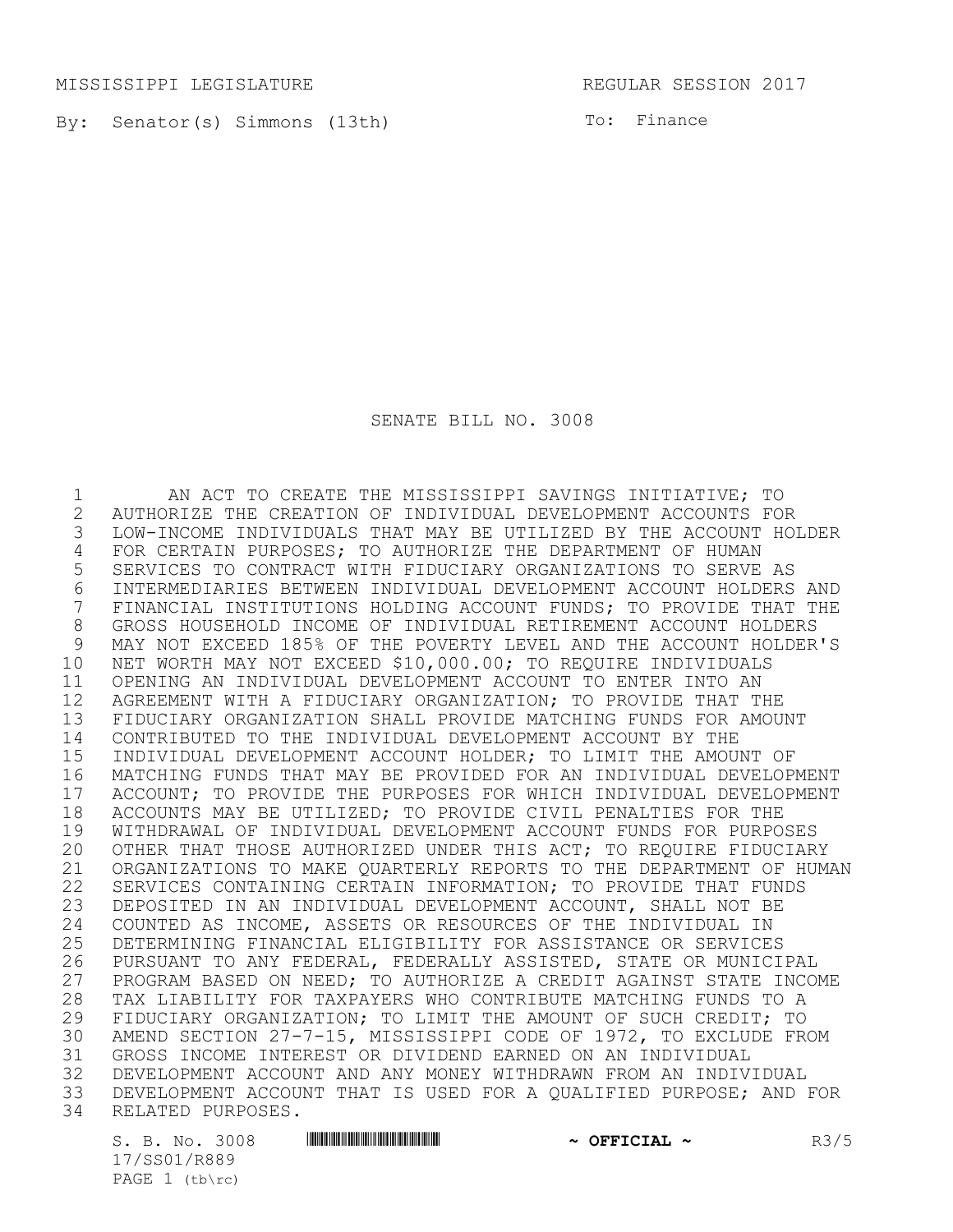BE IT ENACTED BY THE LEGISLATURE OF THE STATE OF MISSISSIPPI: **SECTION 1.** Sections 1 through 16 of this act shall be known and may be cited as the "Mississippi Savings Initiative."

 **SECTION 2.** The purpose of this act is to provide for the establishment of individual development accounts and to authorize the Mississippi Development Authority to contract with fiduciary organizations to serve as intermediaries between individual development account holders and financial institutions holding account funds. The accounts are designed to:

 (a) Provide low-wealth, unbanked and underbanked Mississippians an opportunity to gain economic stability to become self-sufficient and less reliant on public assistance;

(b) Encourage and mobilize savings;

 (c) Assist in purchasing a home or paying the cost of major repairs to an existing home, starting or expanding a business, paying the cost of postsecondary education, paying the cost-assistive technology for people with disabilities, and paying the cost of an automobile purchase; and

 (d) Strengthen families and build sustainable communities within Mississippi.

**SECTION 3.** The Legislature hereby finds that:

 (a) Of the top one hundred (100) most unbanked places (city/town/census designated place with more than two hundred fifty (250) households), Mississippi is ranked No. 17. Jackson, Mississippi, is ranked No. 4 in the Top Ten Unbanked Mid-Sized

S. B. No. 3008 \*SS01/R889\* **~ OFFICIAL ~** 17/SS01/R889 PAGE 2 (tb\rc)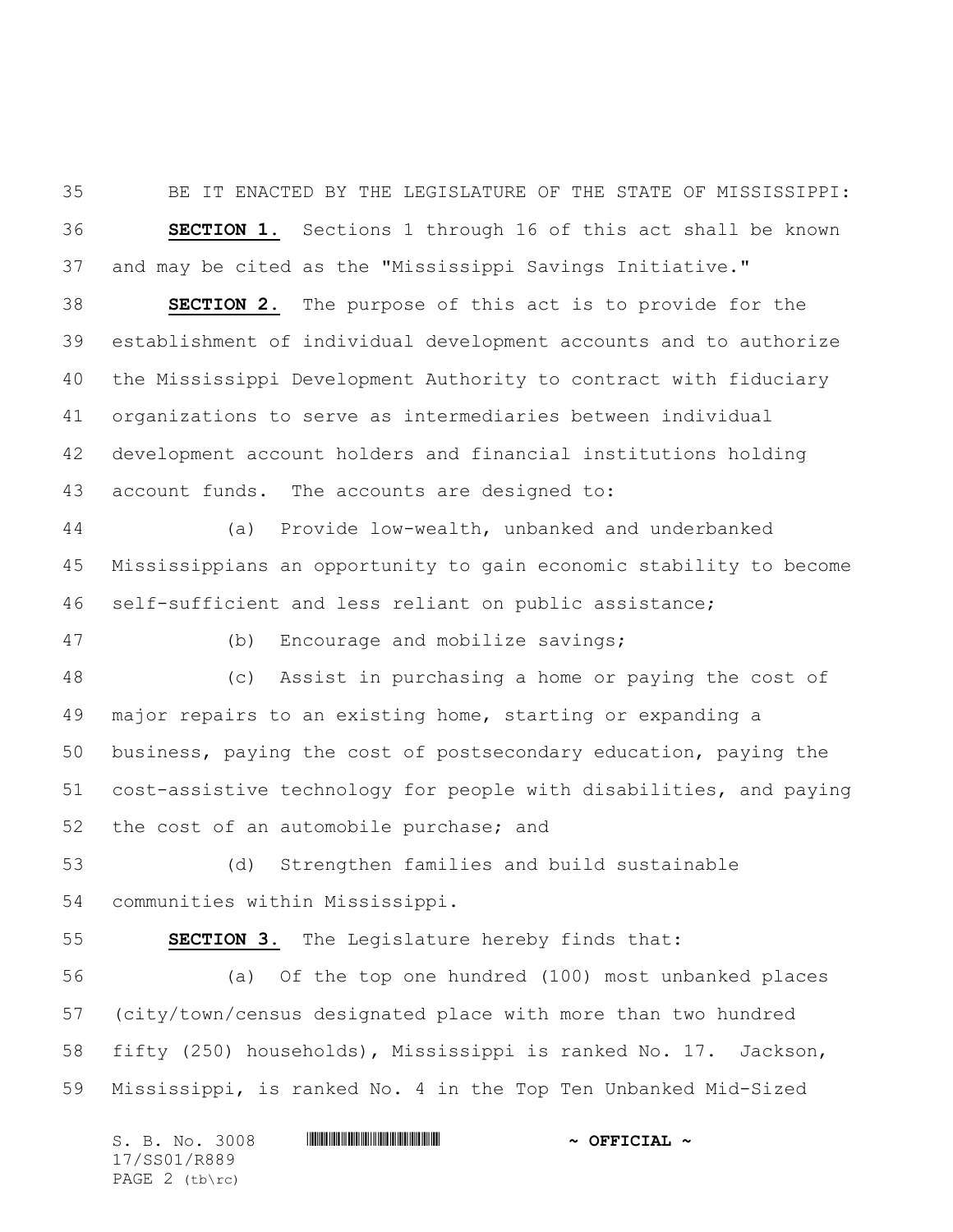Cities. Because many hard-working Mississippians face insurmountable obstacles to accessing the financial mainstream, they often turn to alternative, high-fee providers thereby forcing them into a cycle of debt. By using such means, individuals are hard-pressed to build savings and assets.

 (b) Individual Development Accounts (IDAs) have been used as a federal and state policy strategy for family economic security. Federal and state policies to fund IDAs have helped create accounts for numerous individuals and families across the country.

 (c) IDAs, just like a bank or credit union account, can be the first step in saving, planning for the future, building credit and climbing the economic ladder. It assists individuals and families with modest means to save toward the purchase of a lifelong asset, such as a home or education.

 (d) The U.S. Census Bureau highlights just one aspect of household finances, namely the percentage of people with insufficient income to cover their day-to-day expenses. It does not count the number of families who have insufficient resources (money in the bank or assets such as a home or a car, to meet emergencies or longer-term needs). When these longer-term needs are factored in, substantially more people in the United States today face a future of limited hope for long-term financial security. At a time of widening income disparities, these data paint a stark picture of diminishing financial security for

S. B. No. 3008 \*SS01/R889\* **~ OFFICIAL ~** 17/SS01/R889 PAGE 3 (tb\rc)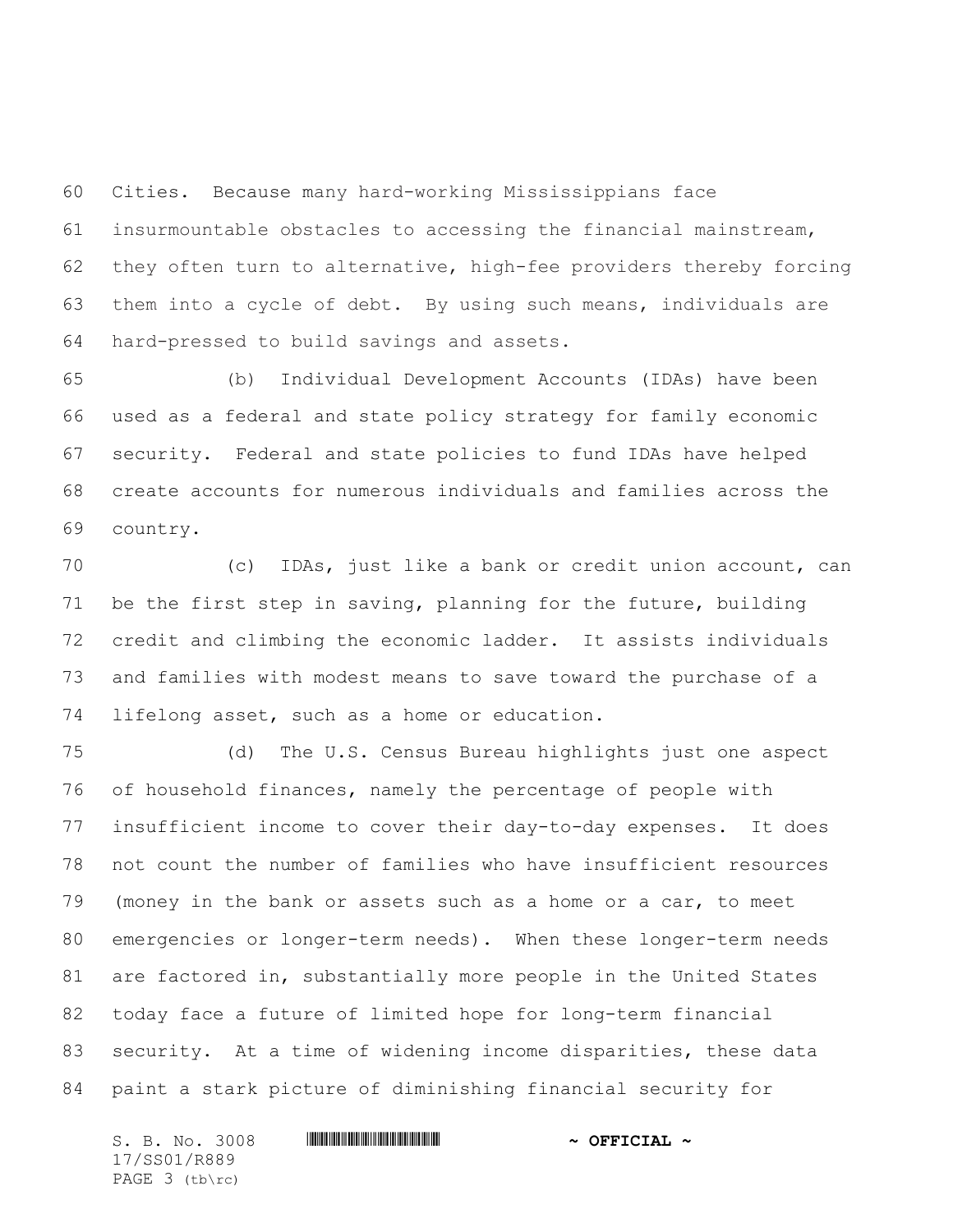millions of families. It is clear that the recession and its aftermath have left unprecedented numbers of families barely able to make ends meet.

 **SECTION 4.** As used in Sections 1 through 16 of this act: (a) "Administrative costs" includes, but is not limited to, soliciting matching funds, processing fees charged by the fiduciary organization or financial institution, and traditional overhead costs. Administrative costs shall be limited to no more 93 than fifteen percent (15%) of the contract.

 (b) "Eligible educational institution" means the following:

 (i) An institution described in 20 USC Section 97 1088(a)(1) or 1141(a), as such sections are in effect on July 1, 2017.

 (ii) An area vocational education school, as defined in 20 USC Section 2471(4), subparagraph (C) or (D), as 101 such section is in effect on July 1, 2017; and

 (iii) Any other accredited education or training organization.

 (c) "Emergency" means payments for necessary medical expenses of the account owner or family member, expenses to avoid the eviction of the account owner from the account owner's primary residence and for necessary living expenses following a loss of income.

17/SS01/R889 PAGE 4 (tb\rc)

S. B. No. 3008 \*SS01/R889\* **~ OFFICIAL ~**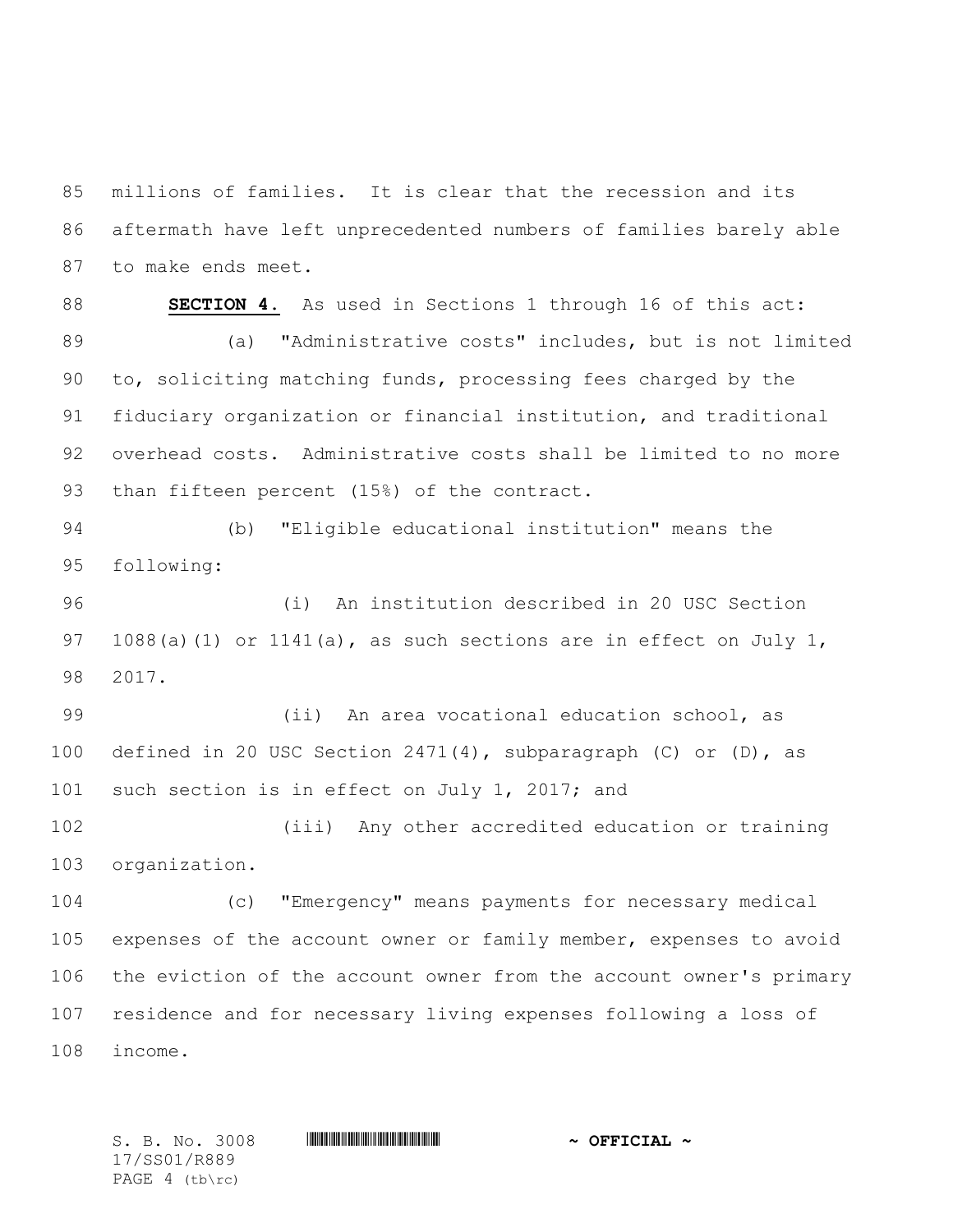(d) "Federal poverty level" means the poverty income guidelines published for a calendar year by the United States Department of Human Services.

 (e) "Fiduciary organization" means any nonprofit, fund-raising organization that is exempt from taxation under 114 Section 501(c)(3) of the Internal Revenue Code, as amended, any certified community development financial institution or any credit union chartered under federal or state law.

 (f) "Financial institution" means a federally insured bank, trust company, savings bank, building and loan association, savings and loan company or association, or credit union authorized to do business in this state.

 (g) "First-time homebuyer" means a person who has not been named on a legally recorded homeownership title for a minimum of thirty-six (36) months.

 (h) "Individual Development Account" or "IDA" means an account established for an eligible individual or family member as part of a qualified individual development account program with the following requirements:

 (i) The sole owner of the account is the individual or family member for whom the account was created; (ii) The holder of the account is a qualified financial institution;

17/SS01/R889 PAGE 5 (tb\rc)

S. B. No. 3008 **\*\*\* | ASSEMBLE ASSEMBLE ASSEMBLE ASSEMBLE ASSEMBLE ASSESSED.**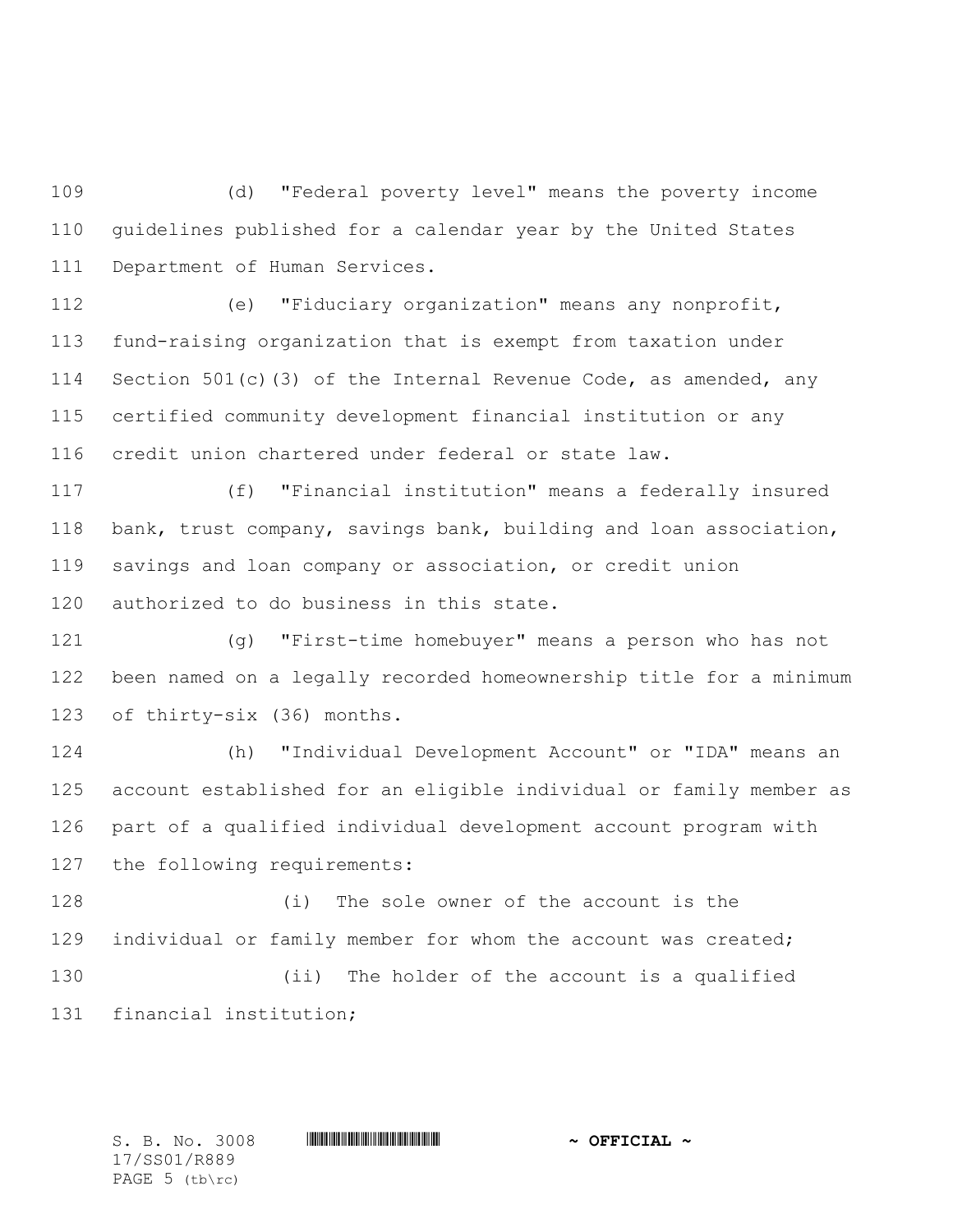(iii) The assets of the account may not be commingled with other property except in a common trust fund or 134 common investment fund; and

 (iv) Any amount in the account shall be paid out only for the qualified purposes of the account owner, except if it meets the qualifications of an emergency use.

 (i) "MDA" means the Mississippi Development Authority. (j) "Parallel account" means a separate parallel account for all matching funds and earnings dedicated to individual development account owners, the sole holder of which is a qualified financial institution, or a qualified fiduciary organization.

 (k) "Postsecondary educational expenses" means: (i) Tuition and fees required for the enrollment or attendance of an IDA account holder or an immediate family member of the account holder who is a student at an eligible educational institution; and

 (ii) Fees, books, supplies and equipment (including computer, software, etc.) required for courses of instruction for an IDA account holder or an immediate family member of the account holder who is a student at an eligible educational institution.

 (l) "Operating costs" includes, but is not limited to, costs of training IDA participants in economic and financial literacy and IDA uses, marketing participation, counseling

S. B. No. 3008 \*SS01/R889\* **~ OFFICIAL ~** 17/SS01/R889 PAGE 6 (tb\rc)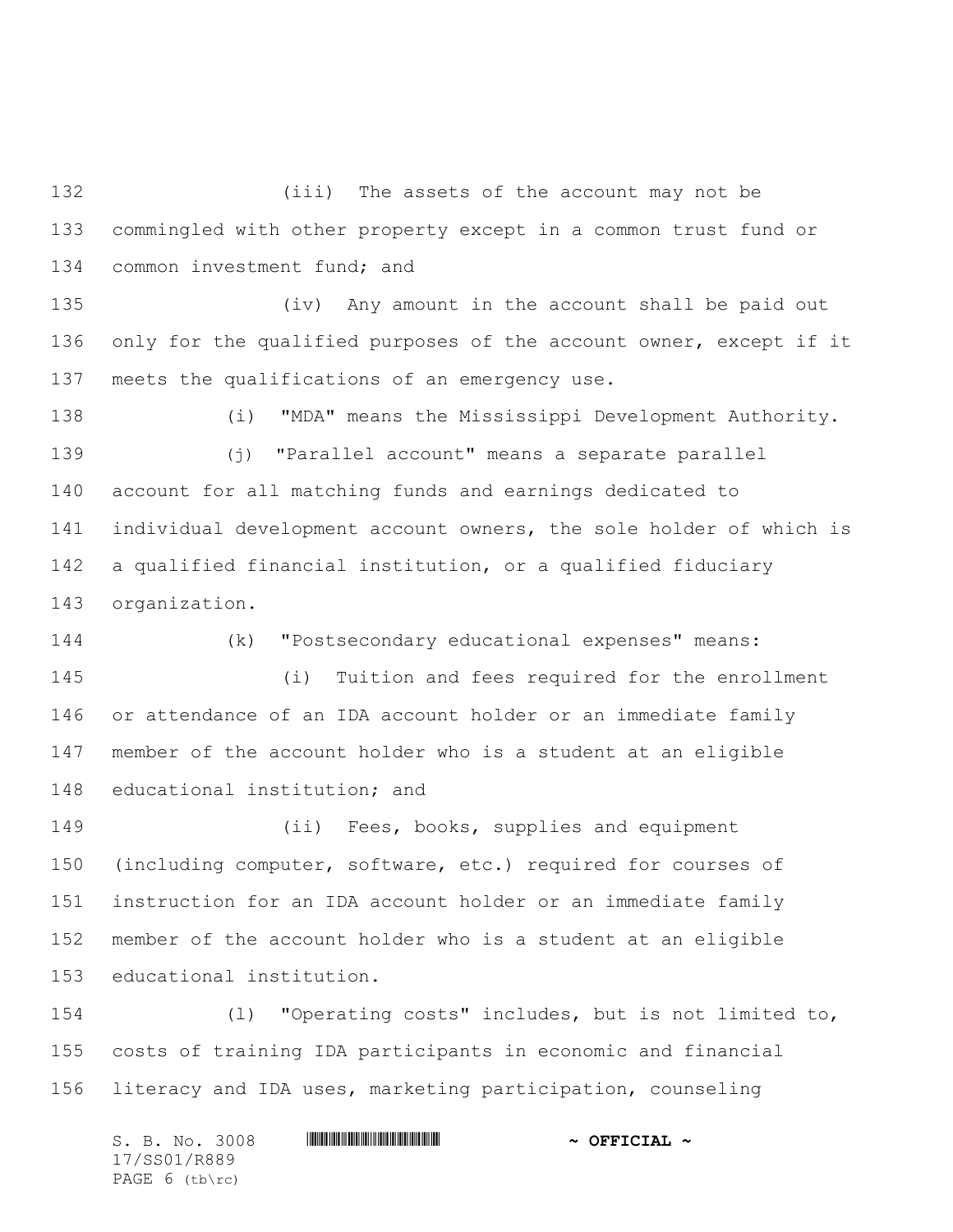participants and conducting required verification and compliance activities.

 (m) "Qualified Purposes" means any of the purposes for which the account owner's accumulated savings and matching funds may be used as described in Section 7 of this act.

 **SECTION 5.** (1) An individual who is a resident of this state may submit an application to open an individual development account to a fiduciary organization approved by the Mississippi Development Authority. The fiduciary organization shall approve the application only if:

 (a) The individual has gross household income from all sources for the calendar year preceding the year in which the application is made which does not exceed one hundred eighty-five percent (185%) of the federal poverty level; and

 (b) Individual household net worth at the time the IDA account is opened does not exceed Ten Thousand Dollars (\$10,000.00) disregarding the primary dwelling and one (1) motor vehicle owned by the household.

 (2) An individual opening an IDA shall be required to enter into an IDA agreement with the fiduciary organization.

 (3) The IDA agreement shall provide for the amount of the 178 savings deposits, the match fund rate, the asset goal, the financial literacy classes to be completed, any additional training specific to the asset, the financial counseling the individual will attend and any other services designed to increase

S. B. No. 3008 **\*\*\* | ASSEMBLE ASSEMBLE ASSEMBLE ASSEMBLE ASSEMBLE ASSESSED.** 17/SS01/R889 PAGE 7 (tb\rc)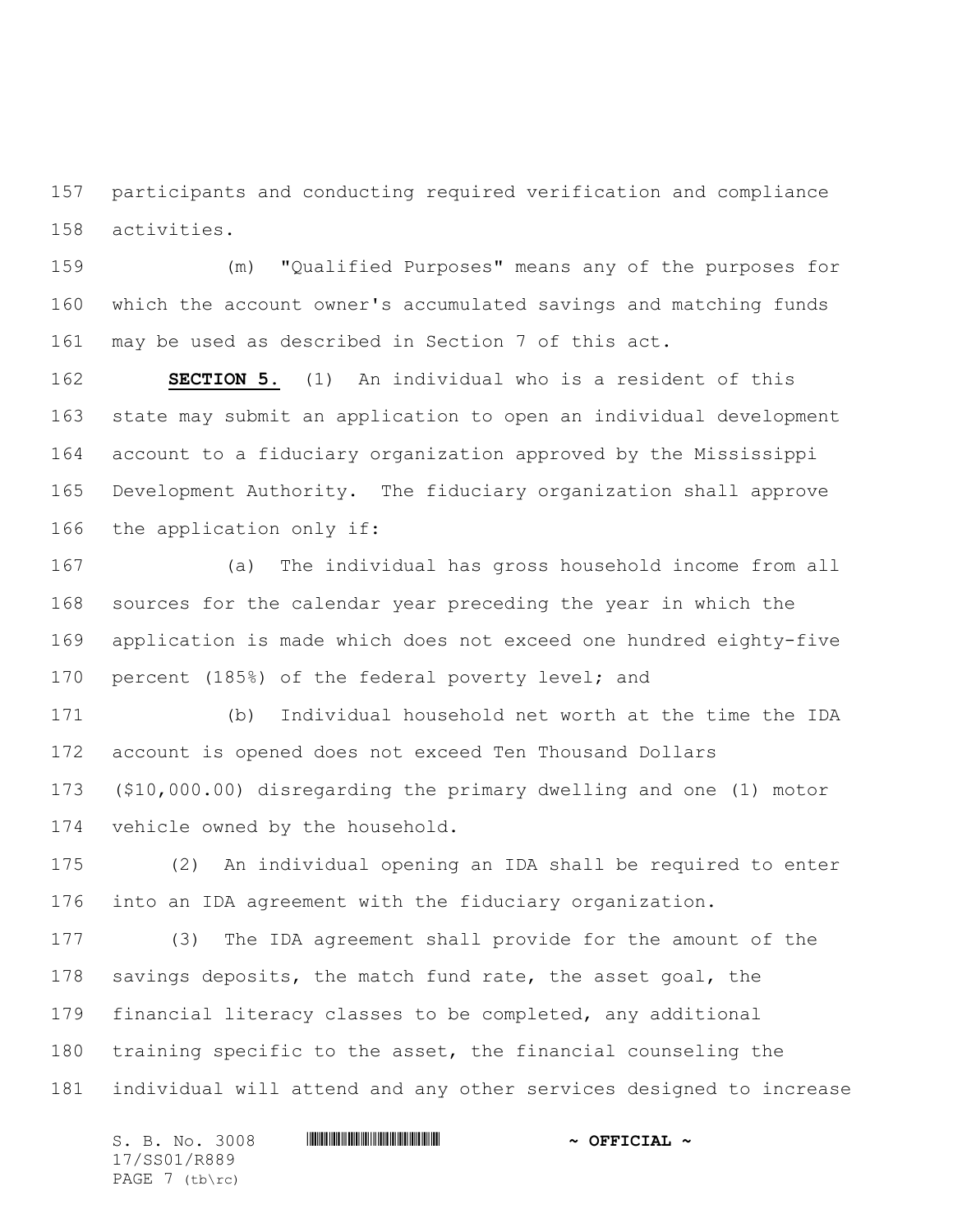the independence of the person through the achievement of the account's approved purpose.

 (4) Before becoming eligible to receive matching funds to pay for qualified purposes, individual development account owners shall complete a financial literacy education course offered by a qualified financial institution, a qualified fiduciary organization, or a governmental entity in accordance with federal guidelines.

 (5) The fiduciary organization shall be responsible for coordinating arrangements between the individual and a financial institution to open the individual's IDA.

 (6) Each fiduciary organization shall provide written notification to each of its eligible IDA account holders of the amount of matching funds provided by the fiduciary to which each such IDA account holder is entitled. Such notification shall be made at such intervals as the fiduciary organization deems appropriate, but shall be required to be made at least once each calendar year. The amount of the matching funds for each IDA account holder shall be Three Dollars (\$3.00) for each One Dollar (\$1.00) contributed to the IDA by the IDA account holder during the preceding calendar year. The amount of such matching funds shall not exceed Two Thousand Dollars (\$2,000.00) per IDA account holder or Four Thousand Dollars (\$4,000.00) per household.

 (7) In order to receive matching funds, the account owner must:

S. B. No. 3008 **\*\*\* | ASSEMBLE ASSEMBLE ASSEMBLE ASSEMBLE ASSEMBLE ASSESSED.** 17/SS01/R889 PAGE 8 (tb\rc)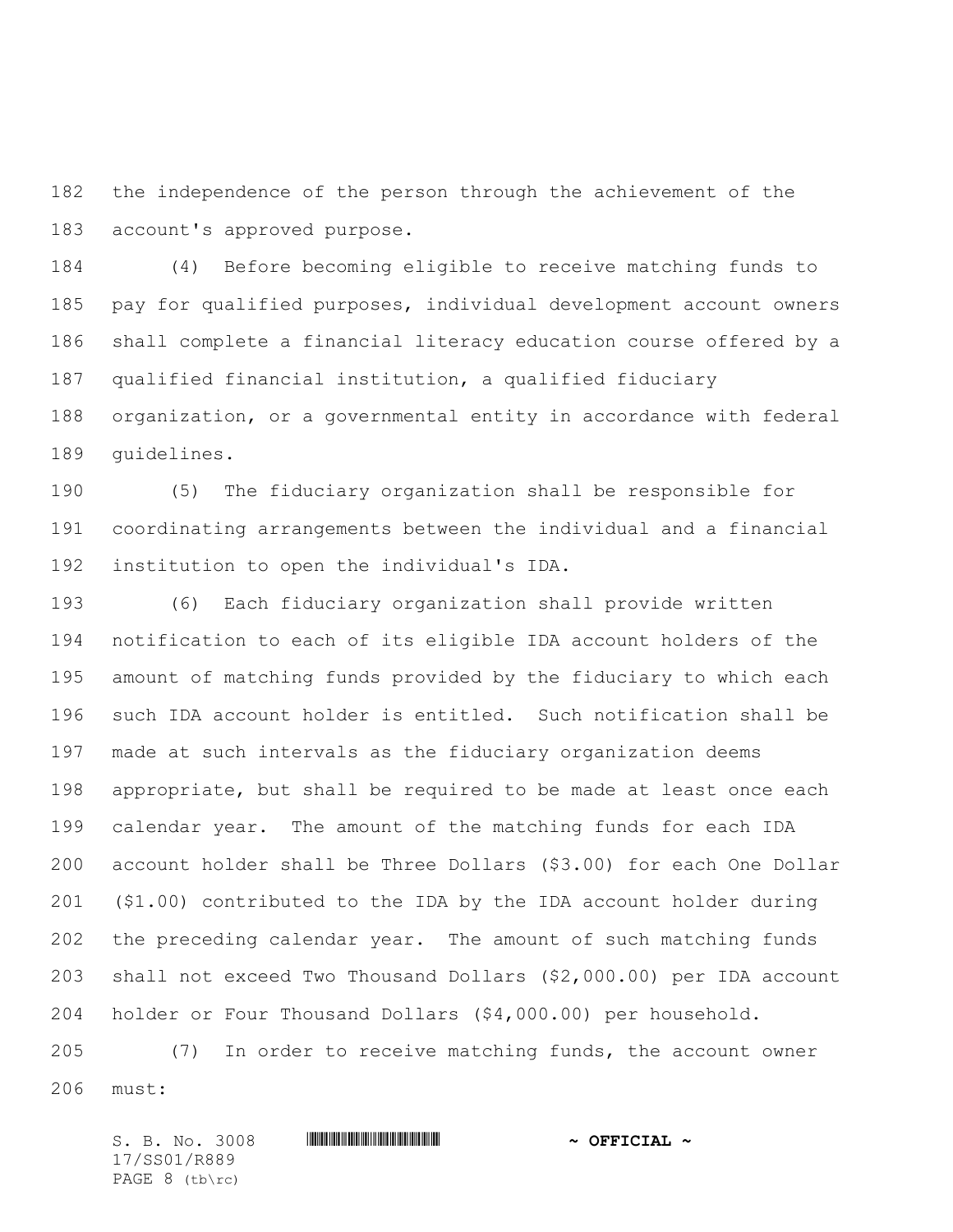(a) Have saved for a minimum of six (6) months; (b) Have reached his or her savings goal; and (c) Have completed a financial literacy education course offered by a qualified financial institution, a qualified fiduciary organization, or a governmental entity in accordance with federal guidelines.

 (8) Once requirements in Section 7 of this act have been fulfilled, the appropriate matching funds shall be transferred from the parallel account directly to the vendor or service provider of the approved asset.

 (9) If the amount of matching funds available is insufficient to disburse the maximum amounts specified in this section, amounts of disbursements shall be reduced proportionately based upon available funds.

 **SECTION 6.** (1) Deposits to individual development accounts made by the account owner shall come from earned income, including, but not limited to, wages, earned income tax credit returns, child support payments, supplemental security income (SSI), disability benefits, community service under Temporary Assistance For Needy Families (TANF), AmeriCorps stipends, VISTA stipends, and job training programs. Matching funds shall only be used for qualified purposes.

 (2) Eligible individuals shall certify that their deposits do not exceed their income. The maximum amount of deposits made

S. B. No. 3008 \*SS01/R889\* **~ OFFICIAL ~** 17/SS01/R889 PAGE 9 (tb\rc)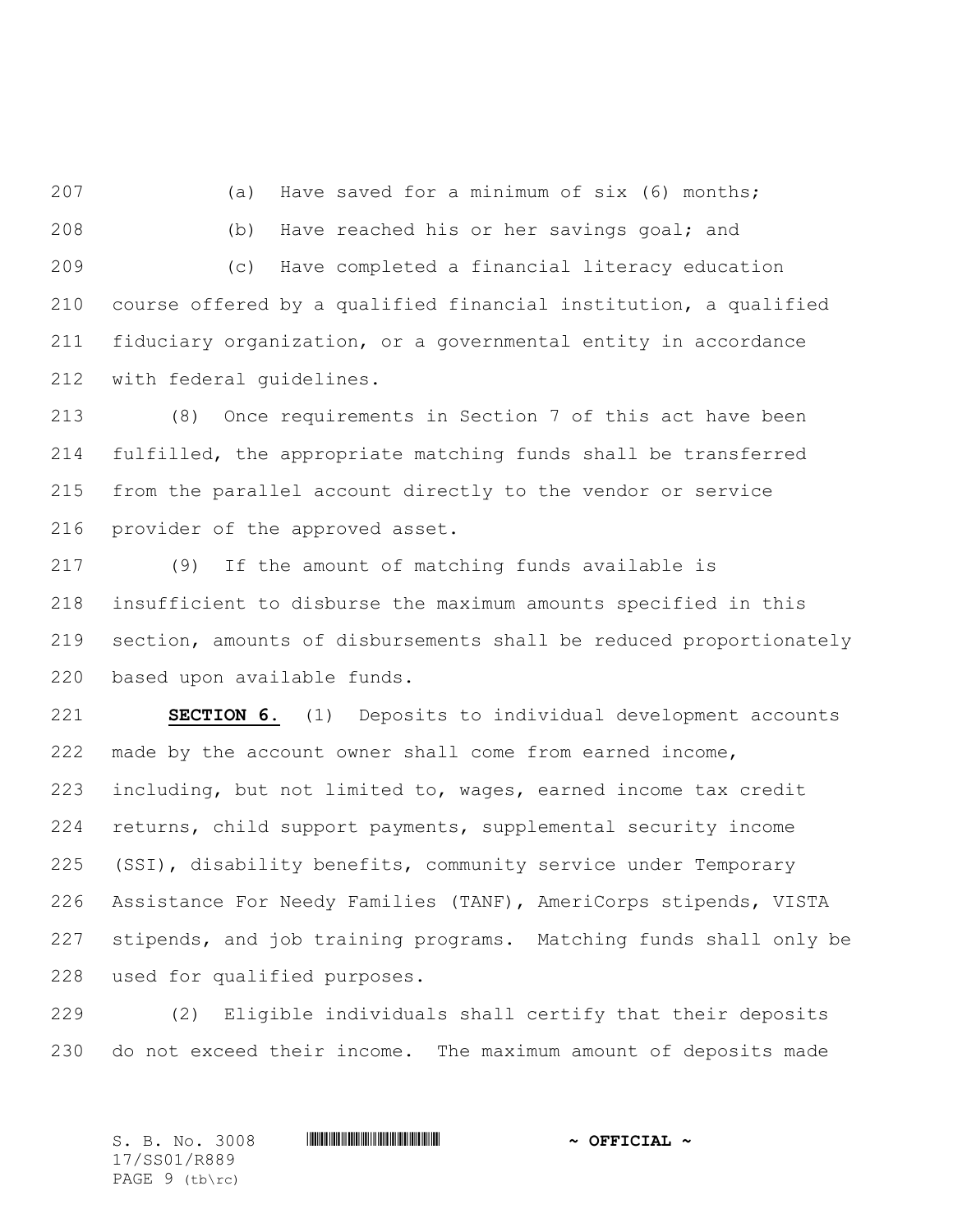by an account owner may not exceed Two Thousand Dollars (\$2,000.00).

 (3) If an IDA account holder has gross household income from all sources for a calendar year which exceeds one hundred eighty-five percent (185%) of the federal poverty level, the IDA account holder shall not be eligible to receive funds pursuant to the provisions of Sections 1 through 16 of this act in the following year.

 (4) In the event of an IDA account holder's death, the account may be transferred to the ownership of a contingent beneficiary or beneficiaries. An account holder shall name a contingent beneficiary or beneficiaries at the time the account is established and may change such beneficiary or beneficiaries at any time. If the named beneficiary or beneficiaries are deceased or cannot otherwise accept the transfer, the monies shall be transferred to the fiduciary organization to redistribute as matching funds.

 **SECTION 7.** (1) Individual development accounts shall be used for any of the following qualified purposes:

 (a) Paying the expenses of securing postsecondary education, including, but not limited to, community college courses, courses at a four-year college or university or post-college graduate courses for the account owner or any member of the account owner's family that are paid directly to an eligible educational institution;

S. B. No. 3008 **\*\*\* | ASSEMBLE ASSEMBLE ASSEMBLE ASSEMBLE ASSEMBLE ASSESSED.** 17/SS01/R889 PAGE 10 (tb\rc)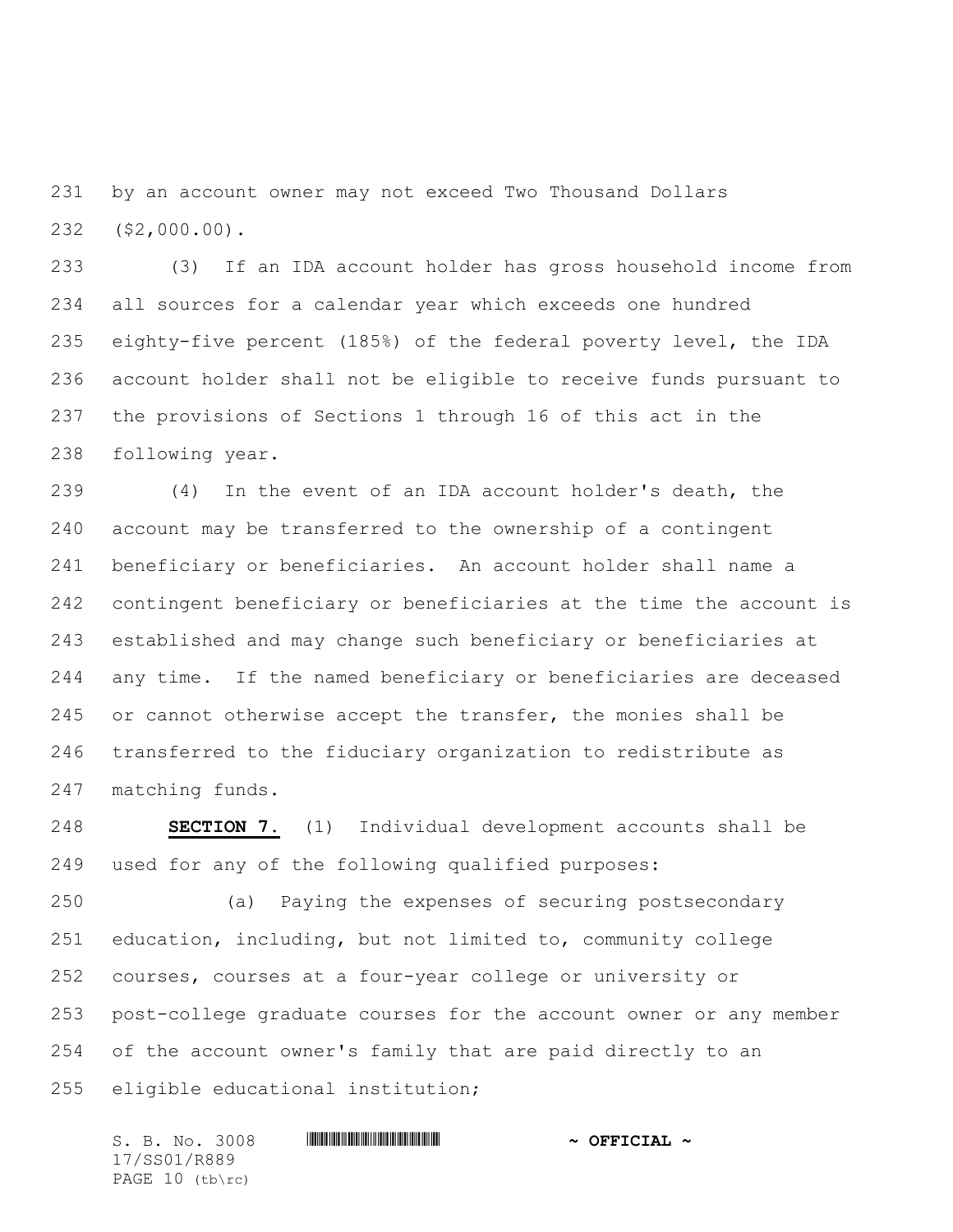(b) Paying the expenses of securing of postsecondary occupational training, including, but not limited to, vocational or trade school training for the account owner or any training authorized under the Workforce Investment Act through the Mississippi Department of Employment Security; however, such payments must be made directly to the provider of such training;

 (c) Payments for a principal residence for an account owner who is a first-time homebuyer, or the costs of major repairs or improvements to the principal residence of an account holder; however, such payments must be paid directly to the persons to whom the amounts are due;

 (d) Amounts paid directly to a business capitalization account which is established in a federally insured financial institution and is restricted to use solely for qualified business capitalization expenses;

 (e) Payments for the purchase of an automobile necessary to transport the account owner or a family member to a place of employment or education, or payments for costs of repair of such an automobile; however, payments must be paid directly to a licensed automobile dealer or repair shop and this purpose 276 cannot be the sole purpose of the IDA;

 (f) Purchase assistive technology for people with disabilities, including, but not limited to, screen readers for computers, assistive listening devices, accessible hand control

17/SS01/R889 PAGE 11 (tb\rc)

S. B. No. 3008 \*SS01/R889\* **~ OFFICIAL ~**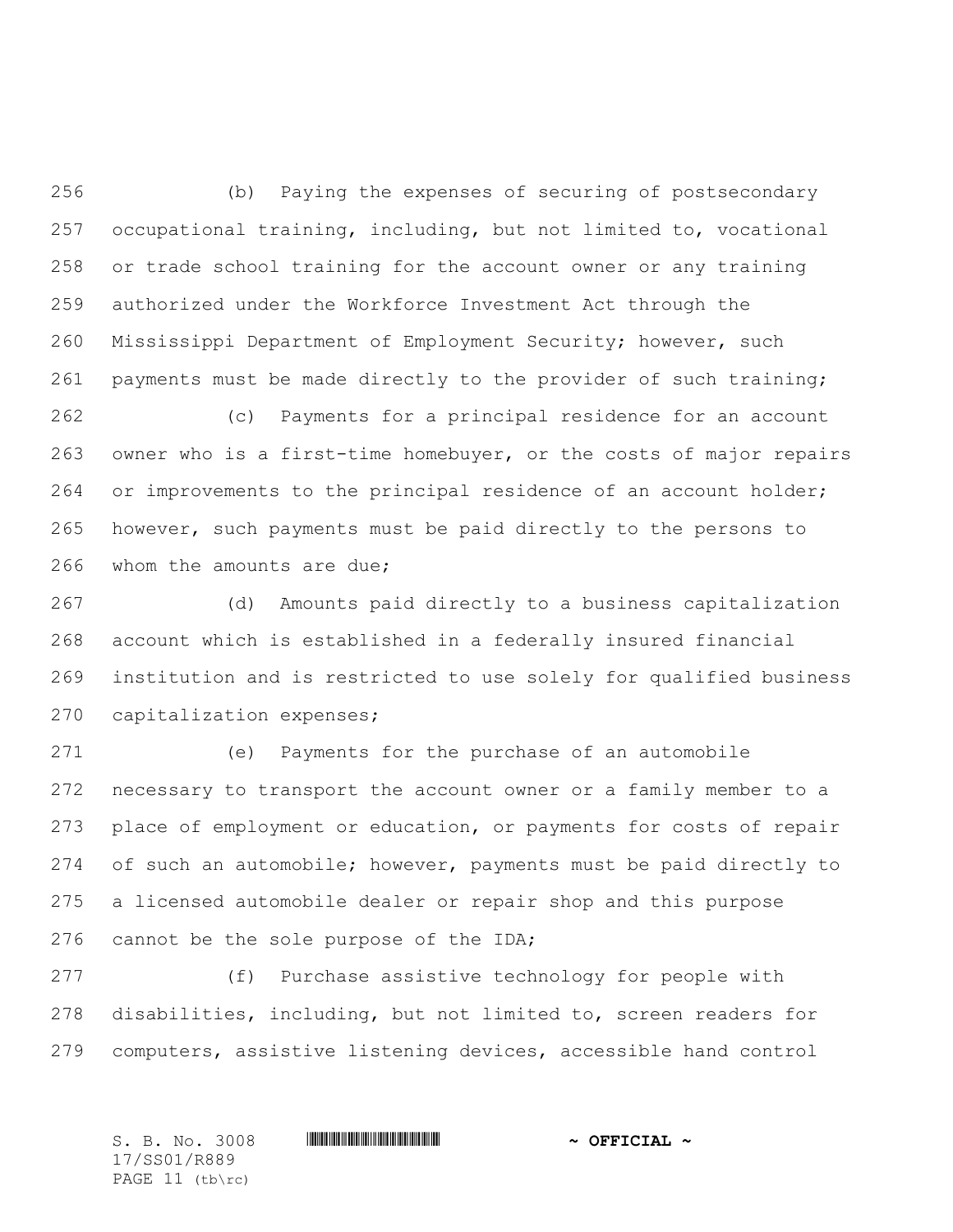for automobiles and motorized wheelchairs; however, payments must be paid directly to the assistive technology provider;

 (g) Qualified emergency withdrawals as provided in subsection (2) of this section; and

 (h) Any other activity based on a plan approved by MDA. (2) If an emergency occurs, an account owner may withdraw all or part of the account owner's deposits to an individual development account with the approval of the fiduciary organization. The account owner shall reimburse his or her individual development account for the amount withdrawn under this section within twelve (12) months after the date of the withdrawal. Failure of the account owner to make a timely reimbursement to the account will remove the account owner from the program. Until the reimbursement has been made in full, an account owner may not withdraw any matching funds or accrued interest on matching funds from the account.

 (3) If an account owner withdraws money from an individual development account for any purpose other than a qualified purpose, the fiduciary organization shall remove the account owner from the program.

 **SECTION 8.** (1) If the fiduciary organization receives evidence that any money withdrawn from an IDA account is withdrawn under false pretenses or is used for purposes other than for the approved purposes indicated at the time of the withdrawal, the fiduciary organization shall make arrangements with the financial

S. B. No. 3008 \*SS01/R889\* **~ OFFICIAL ~** 17/SS01/R889 PAGE 12 (tb\rc)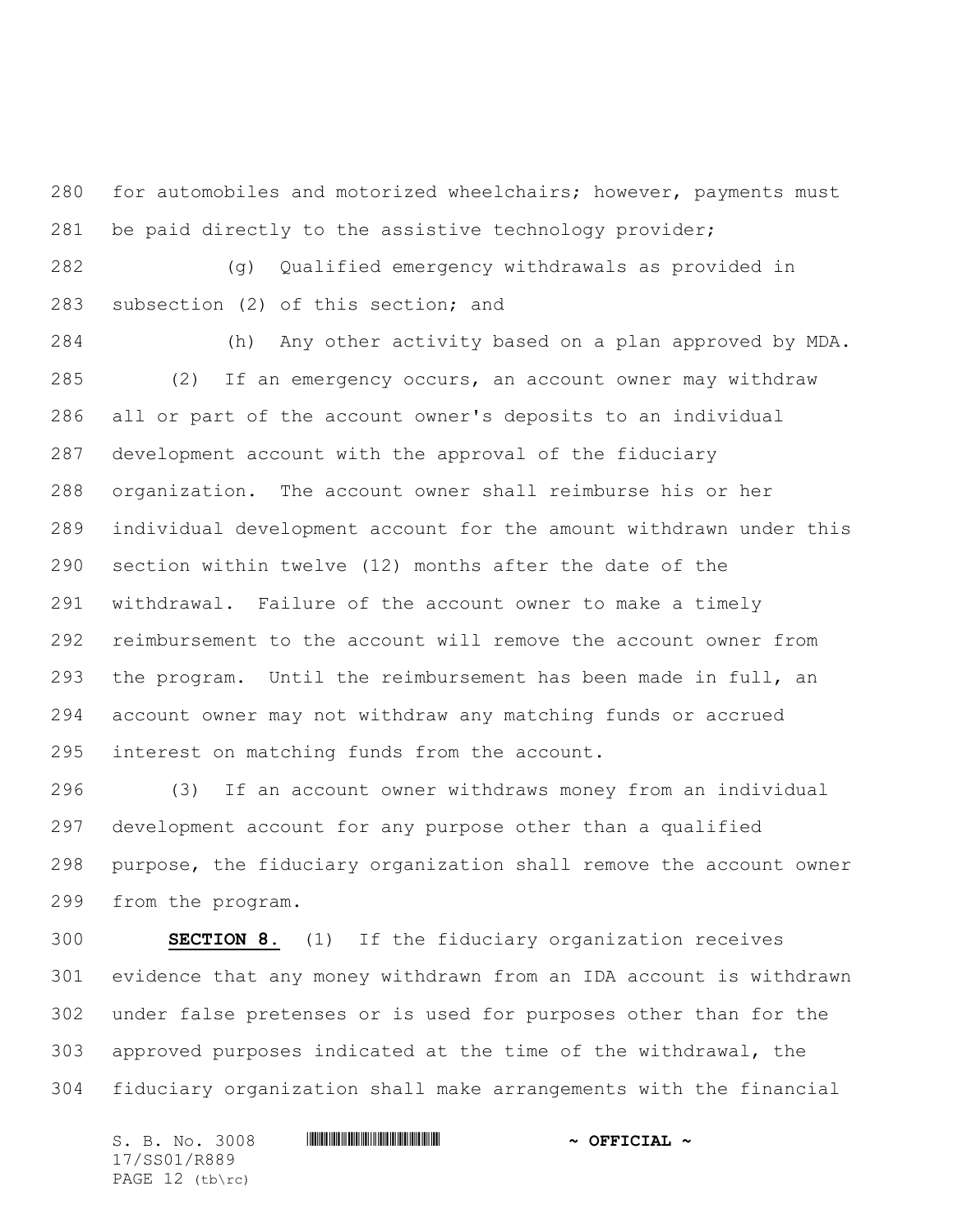institution to impose a penalty for the loss of matching funds and may, at its discretion, close the account. All penalties collected by fiduciary organizations shall remain with the fiduciary organization to distribute as matching funds to other eligible individuals.

 (2) The fiduciary organization shall establish a grievance committee and a procedure to hear, review and decide in writing any grievance made by an IDA account holder who disputes a decision of the fiduciary organization that a withdrawal is subject to penalty.

 (3) Each fiduciary organization shall establish such procedures as are necessary, including prohibiting eligibility for further matching funds, to ensure compliance with this section.

 **SECTION 9.** An organization based in this state which desires to enter into such a contract shall submit a proposal to the MDA for the right to be approved as a fiduciary organization. The MDA shall select fiduciary organizations through competitive processes. Proposals of organizations shall be evaluated and contracts awarded by the MDA on the basis of such items as geographic diversity and an organization's:

 (a) Ability to implement and administer the individual development account program, including the ability to verify account owner eligibility, certify that matching funds are used only for qualified purposes, and exercise general fiscal accountability;

S. B. No. 3008 **\*\*\* | ASSEMBLE ASSEMBLE ASSEMBLE ASSEMBLE ASSEMBLE ASSESSED.** 17/SS01/R889 PAGE 13 (tb\rc)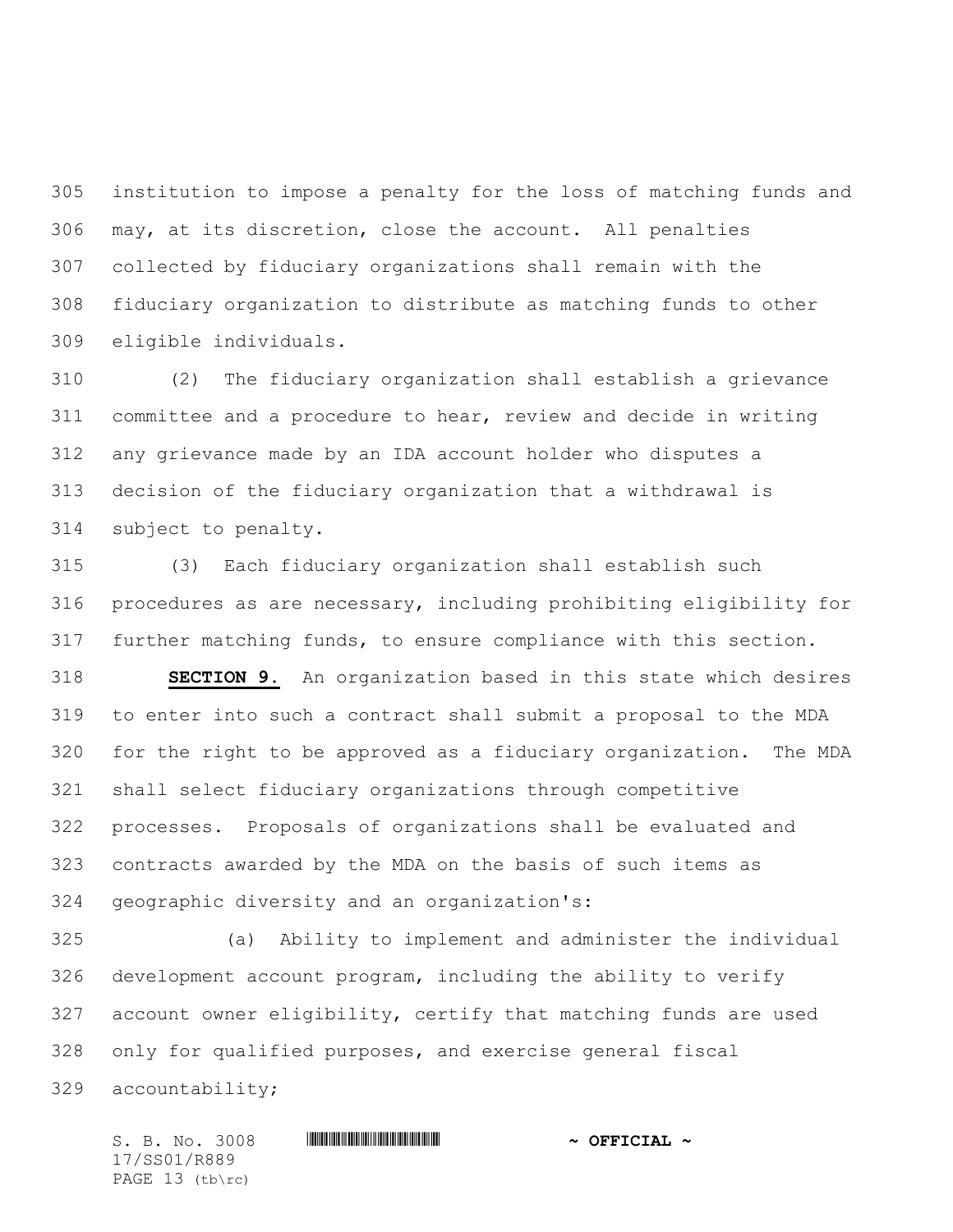(b) Capacity to provide or raise matching funds for the deposits of account owners;

 (c) Ability to provide safe and secure investments for individual accounts;

 (d) Overall administrative capacity, including, but not limited to, the certifications or verifications required to assure compliance with eligibility requirements, authorized uses of the accounts, matching contributions by individuals or businesses and penalties for unauthorized distributions;

 (e) Capacity to provide, or to arrange for the provisions of, financial counseling, financial literacy education and training specific to the assets the account owners will be purchasing, and other related services to account owners;

 (f) Connection to other activities and programs designed to increase the independence of this state's low-income households and individuals through education and training, homeownership, small business capitalization, and other asset-building programs;

 (g) Program design, including match rates and savings goals, to lead to asset purchase; and

(h) Operating costs.

 **SECTION 10.** (1) For each contract entered into pursuant to the provisions of this section, the contract shall begin no later than October 1 of each year. The fiduciary organization shall use not less than seventy percent (70%) for matching funds. The

S. B. No. 3008 \*SS01/R889\* **~ OFFICIAL ~** 17/SS01/R889 PAGE 14 (tb\rc)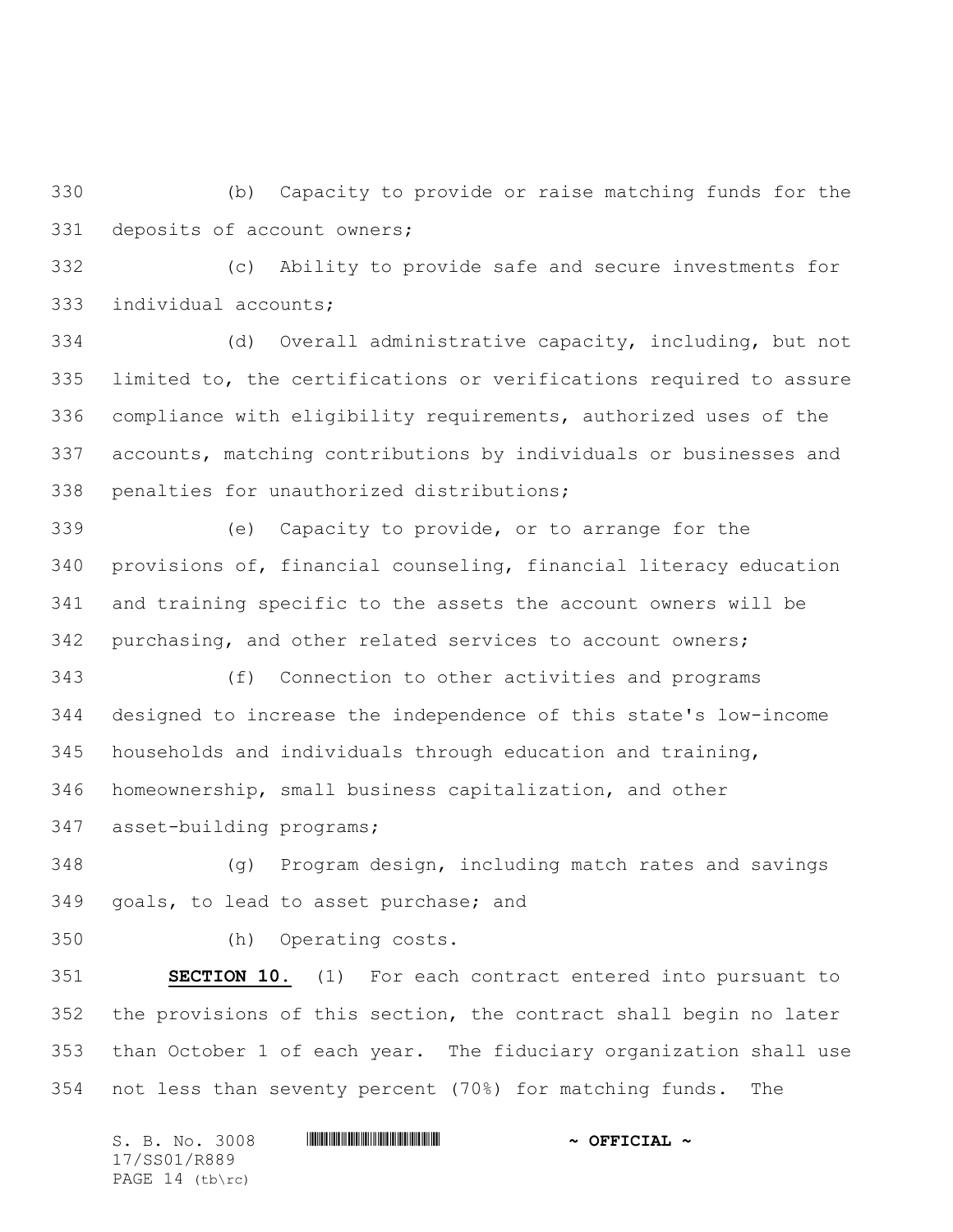fiduciary organization shall use not more than fifteen percent (15%) for operating cost and not more than fifteen percent (15%) for administrative costs.

 (2) Responsibilities of a fiduciary organization shall include, but not be limited to, marketing participation, soliciting matching contributions, counseling project participants, conducting basic economic and financial literacy training and IDA use training for project participants and conducting required verification and compliance activities. Neither a fiduciary organization nor an employee of, or person associated with, a fiduciary organization, shall receive anything of value, other than compensation for services, for any act performed in connection with the establishment of an IDA or in furtherance of the provisions of Sections 1 through 16 of this act.

 (3) Subject to rules promulgated by the MDA, a fiduciary organization has sole authority over, and responsibility for, the administration of individual development accounts. The responsibility of the fiduciary organization extends to all aspects of the account program, including marketing to all eligible individuals and families, soliciting matching funds, counseling account owners, providing financial literacy education and conducting required verification and compliance activities. The fiduciary organization may establish program provisions as the

17/SS01/R889 PAGE 15 (tb\rc)

S. B. No. 3008 **\*\*\* | ASSEMBLE ASSEMBLE ASSEMBLE ASSEMBLE ASSEMBLE ASSESSED.**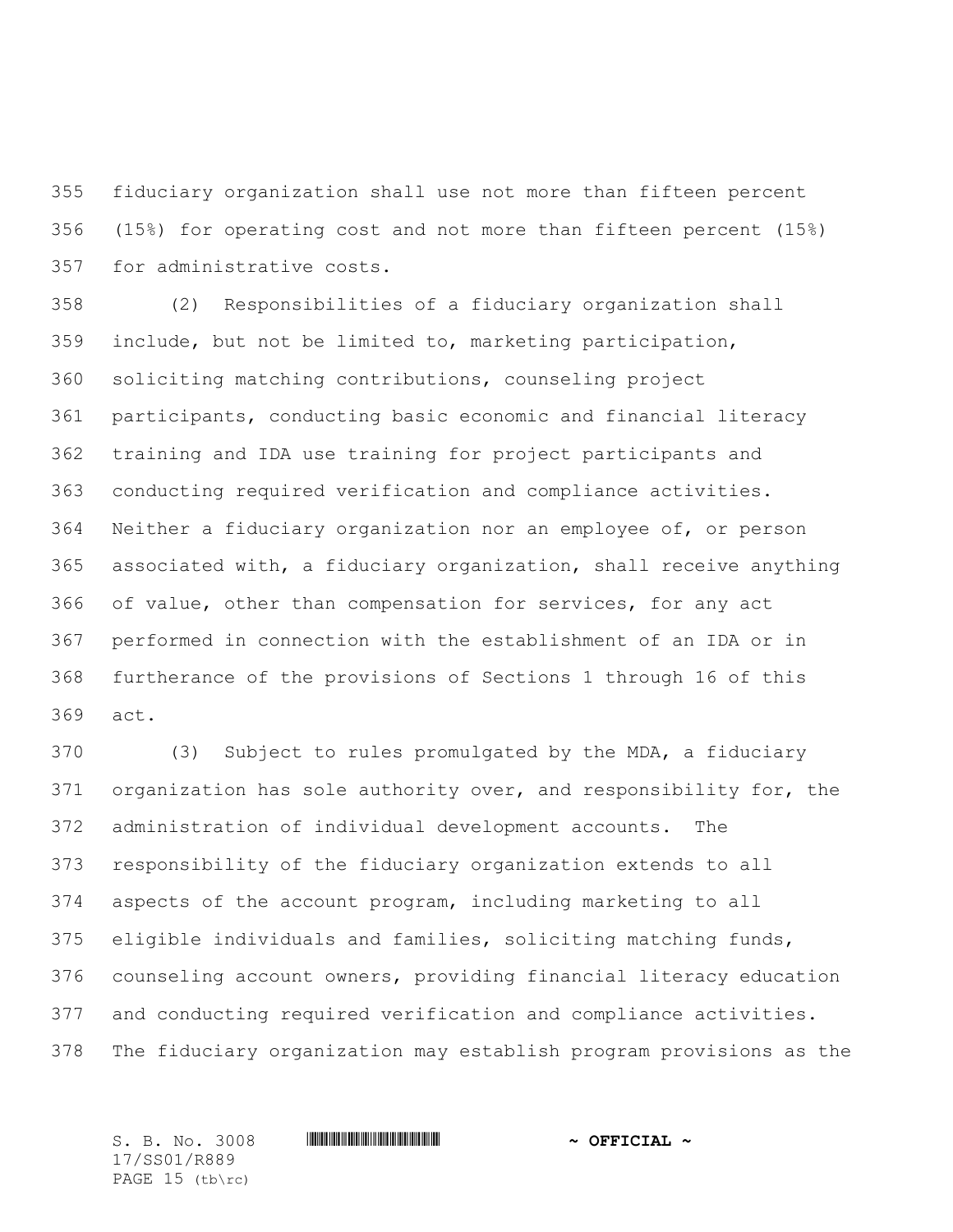organization believes necessary to ensure account owner compliance with Sections 1 through 16 of this act.

 (4) A fiduciary organization may act in partnership with other entities, including businesses, government agencies, corporations, nonprofit organizations, community action programs, community development corporations, housing authorities and faith-based entities, to assist in the fulfillment of its responsibilities under Sections 1 through 16 of this act.

 (5) A fiduciary organization may use a reasonable portion of money allocated by the Legislature to the individual development account program for administration, operation and research, and evaluation purposes. A fiduciary organization may not expend more than fifteen percent (15%) of allocated funds for those purposes. Research can be conducted in partnership with a university or state-funding organization.

 (6) A fiduciary organization selected by the MDA to administer funds allocated by the MDA for Mississippi Savings Initiative purposes shall provide the MDA an annual report based on regularly collected data of the fiduciary organization's Mississippi Savings Initiative program activity. The report shall be filed not later than ninety (90) days after the end of the fiscal year. The report shall include, but is not limited to, the following:

 (a) The number of individual development accounts administered by the fiduciary organization.

S. B. No. 3008 \*SS01/R889\* **~ OFFICIAL ~** 17/SS01/R889 PAGE 16 (tb\rc)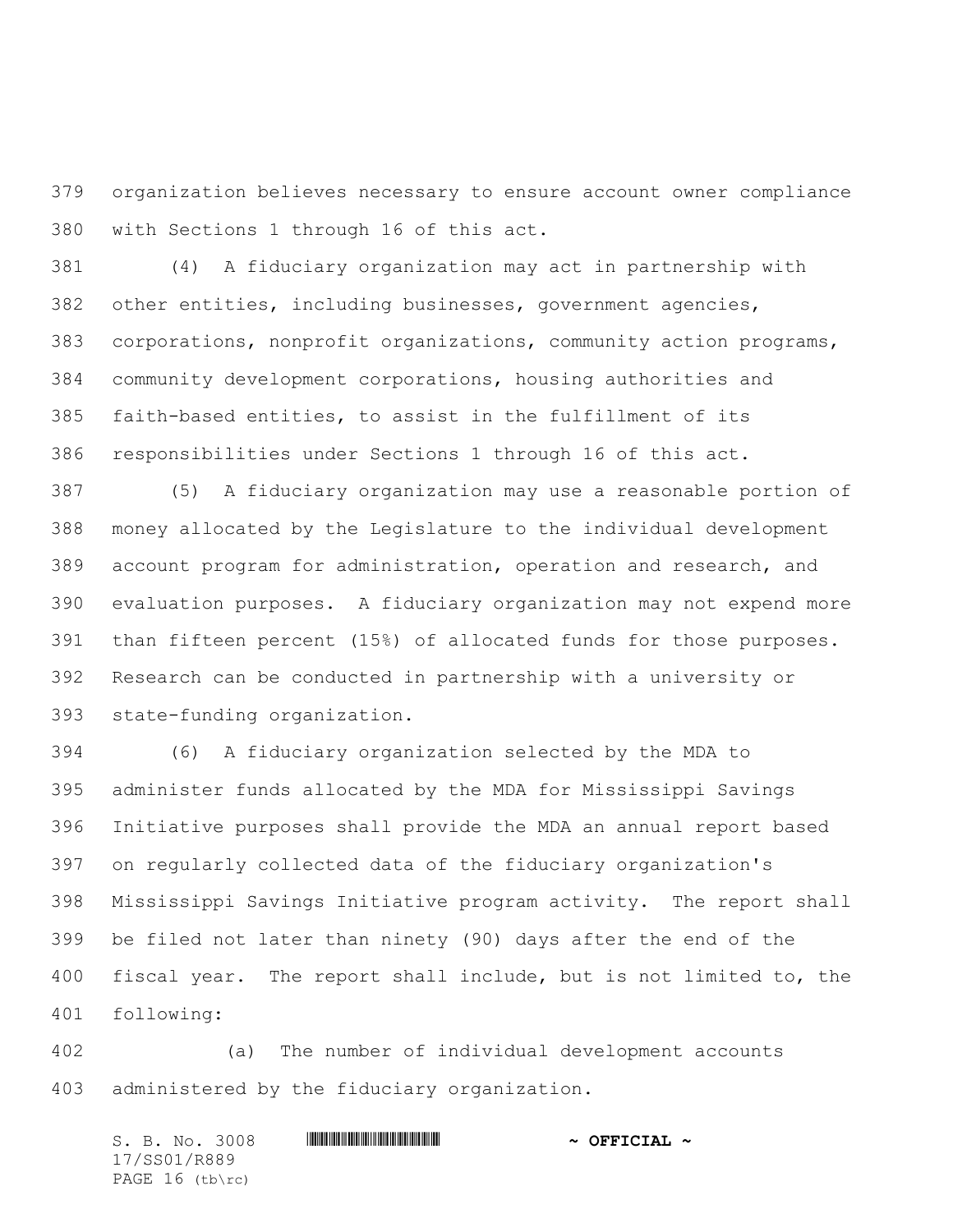(b) The amount of deposits and matching funds for each account.

(c) The asset purchase goal of each account.

(d) The number of withdrawals made.

 (e) Any other information the MDA may require for the purpose of determining whether the Mississippi Savings Initiative program is achieving the purposes for which it was established.

 (7) Each fiduciary organization shall provide quarterly to the MDA the following information:

 (a) The number of individuals making deposits into an IDA;

(b) The amounts deposited in the IDA;

(c) The amounts not yet allocated to IDAs;

(d) The amounts withdrawn from the individual

 development accounts and the purposes for which the amounts were withdrawn;

 (e) The balances remaining in the IDAs; 421 (f) The service configurations (such as peer support, structured planning exercises, mentoring and case management) which increased the rate and consistency of participation in the demonstration project and how such configurations varied among different populations or communities; and

 (g) The number of grievances filed, the resolution of the grievances, and any penalties imposed.

S. B. No. 3008 **\*\*\* | ASSEMBLE ASSEMBLE ASSEMBLE ASSEMBLE ASSEMBLE ASSESSED.** 17/SS01/R889 PAGE 17 (tb\rc)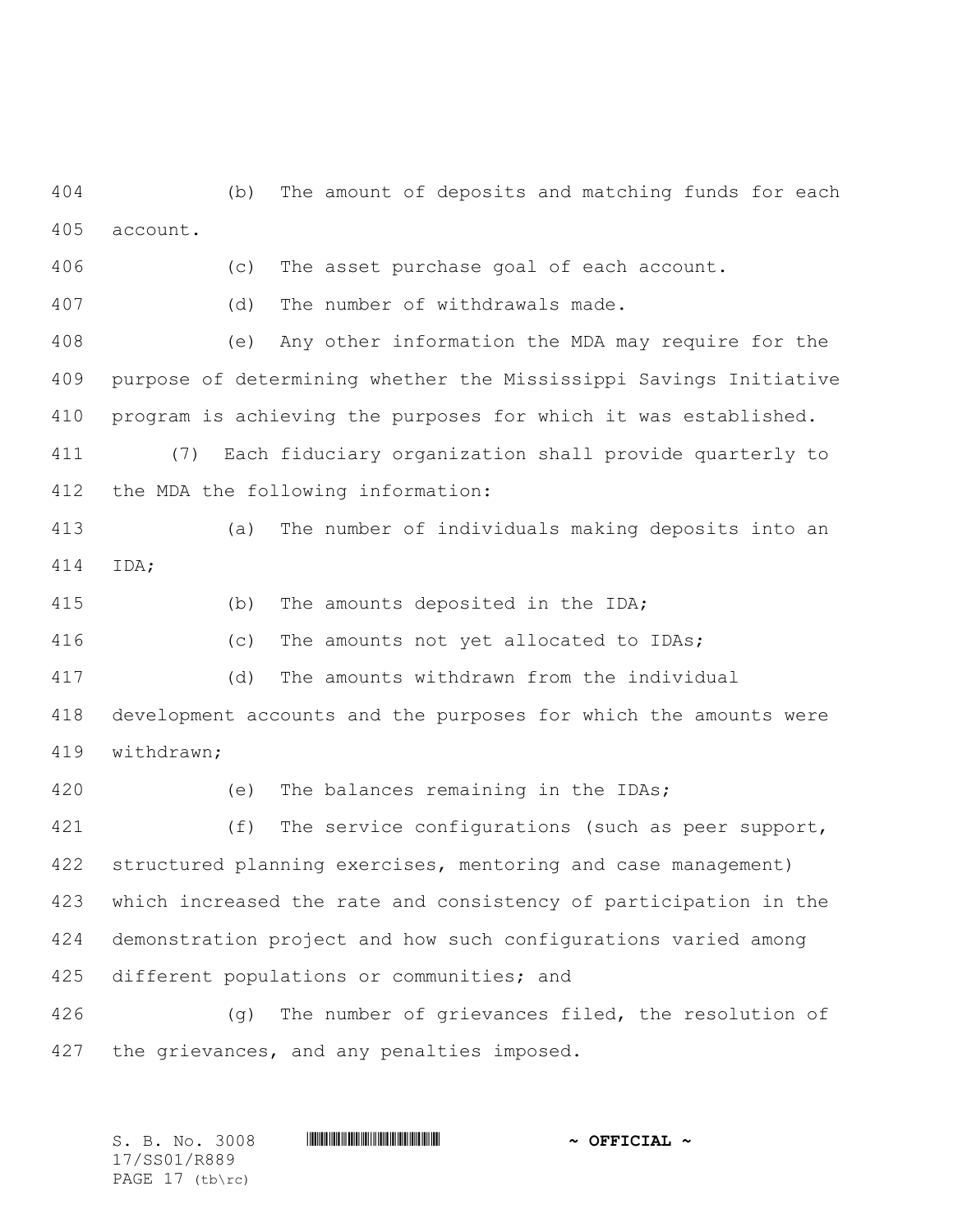(8) The MDA shall make all reasonable and necessary rules to ensure the fiduciary organization's compliance with Sections 1 through 16 of this act.

 **SECTION 11.** The MDA shall prepare a written report annually regarding the implementation of the Mississippi Savings Initiative and shall make recommendations for improving the program. The report shall be filed with the Secretary of the Senate and the Clerk of the House of Representative on or before August 1 of each year.

 **SECTION 12.** Financial institutions holding individual development accounts, at a minimum, shall:

 (a) Keep the account in the name of the account owner. (b) Permit deposits to be made in the account. (c) Require the account to earn a market rate of interest.

 (d) Maintain the individual development accounts as fee free.

 (e) Permit the account owner, after obtaining the written authorization of the fiduciary organization, to withdraw money from the account for any qualified purpose.

 **SECTION 13.** Any individual, business, organization or other entity may contribute matching funds to a fiduciary organization. The funds shall be designated to the fiduciary organization to allocate to all its participants on a proportionate basis.

S. B. No. 3008 **\*\*\* | ASSEMBLE ASSEMBLE ASSEMBLE ASSEMBLE ASSEMBLE ASSESSED.** 17/SS01/R889 PAGE 18 (tb\rc)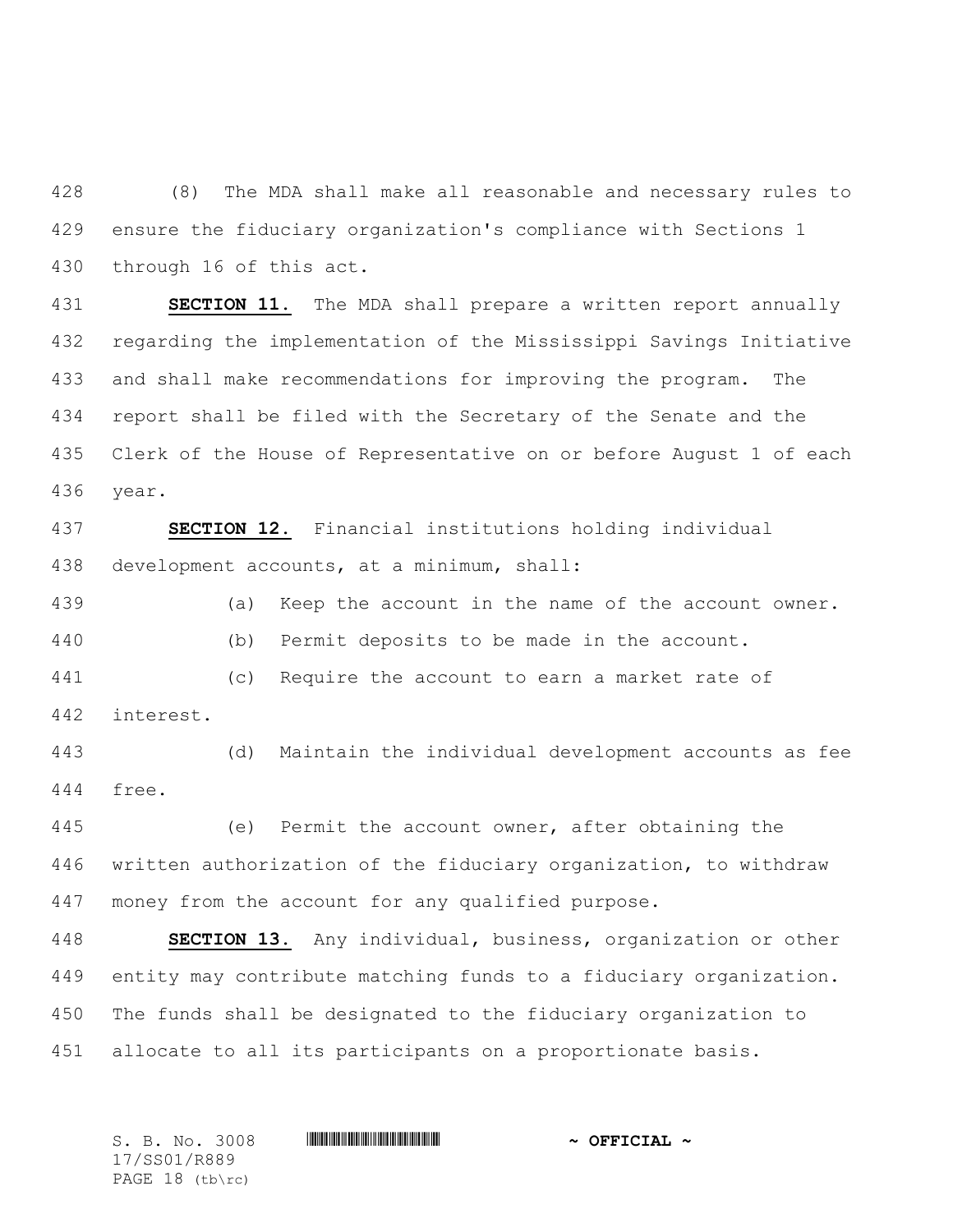**SECTION 14.** (1) An account owner's savings and matching funds shall not affect his or her eligibility for any means tested public benefits, including, but not limited to, Medicaid, state children's health insurance programs, Temporary Assistance to Needy Families (TANF), Supplemental Nutrition Assistance Program, supplemental security income, government subsidized foster care and adoption payments and child care or housing payments.

 (2) Except as otherwise provided in this section, funds deposited in individual development accounts shall not be counted as income, assets or resources of the account owner for the purpose of determining financial eligibility for assistance or service pursuant to any federal, federally assisted, state, or municipal program based on need.

 (3) Except as otherwise provided in this section, money deposited into individual development accounts shall not be included in gross income for income tax purposes. Any amount withdrawn from a parallel account shall not be included in an eligible individual's gross income for income tax purposes.

 (4) Money withdrawn from an individual development account shall not be included in gross income unless it is not used for a qualified purpose.

 **SECTION 15.** The MDA shall not be obligated to fund individual development parallel accounts or be obligated to enter into contracts with fiduciary organizations unless the Legislature appropriates funding for the establishment of a Mississippi

S. B. No. 3008 \*SS01/R889\* **~ OFFICIAL ~** 17/SS01/R889 PAGE 19 (tb\rc)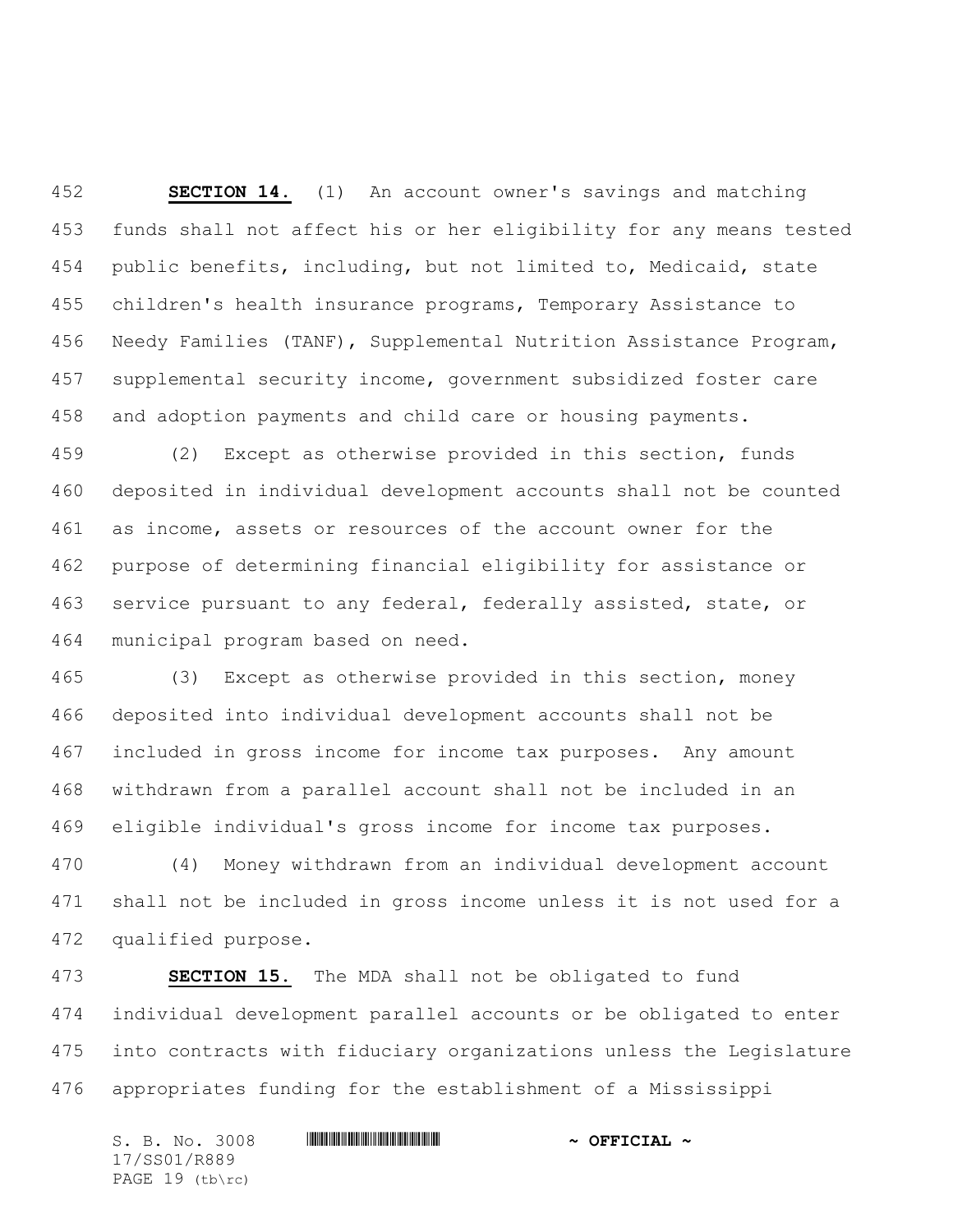Savings Initiative program, nor shall the MDA be obligated to spend funds on a Mississippi savings initiative program above the amount appropriated by the Legislature for the program.

 **SECTION 16.** (1) There shall be allowed a credit against the income tax liability imposed by Chapter 7, Title 27, Mississippi Code of 1972, to a taxpayer who contributes to a fiduciary organization created under Sections 1 through 16 of this act in an amount equal to fifty percent (50%) of the amount of matching funds contributed to a fiduciary organization during the calendar year.

 (2) The amount of the credit that may be used by a taxpayer for a taxable year shall not exceed the lesser of Twenty-five Thousand Dollars (\$25,000.00) or the amount of income tax otherwise due. Any unused portion of the credit may be carried forward for three (3) consecutive years from the close of the tax year in which the credit was earned.

 (3) To claim the credit authorized by this section, a taxpayer must notify the fiduciary organization that the taxpayer intends to make a contribution and the amount of the contribution. The fiduciary organization shall then notify the Department of Revenue and request a certification from the department certifying the amount of the tax credit to which the taxpayer is entitled if the contribution is made. The fiduciary organization shall deliver the certification to the taxpayer upon receipt of the contribution.

17/SS01/R889 PAGE 20 (tb\rc)

## S. B. No. 3008 **\*\*\* | ASSEMBLE ASSEMBLE ASSEMBLE ASSEMBLE ASSEMBLE ASSESSED.**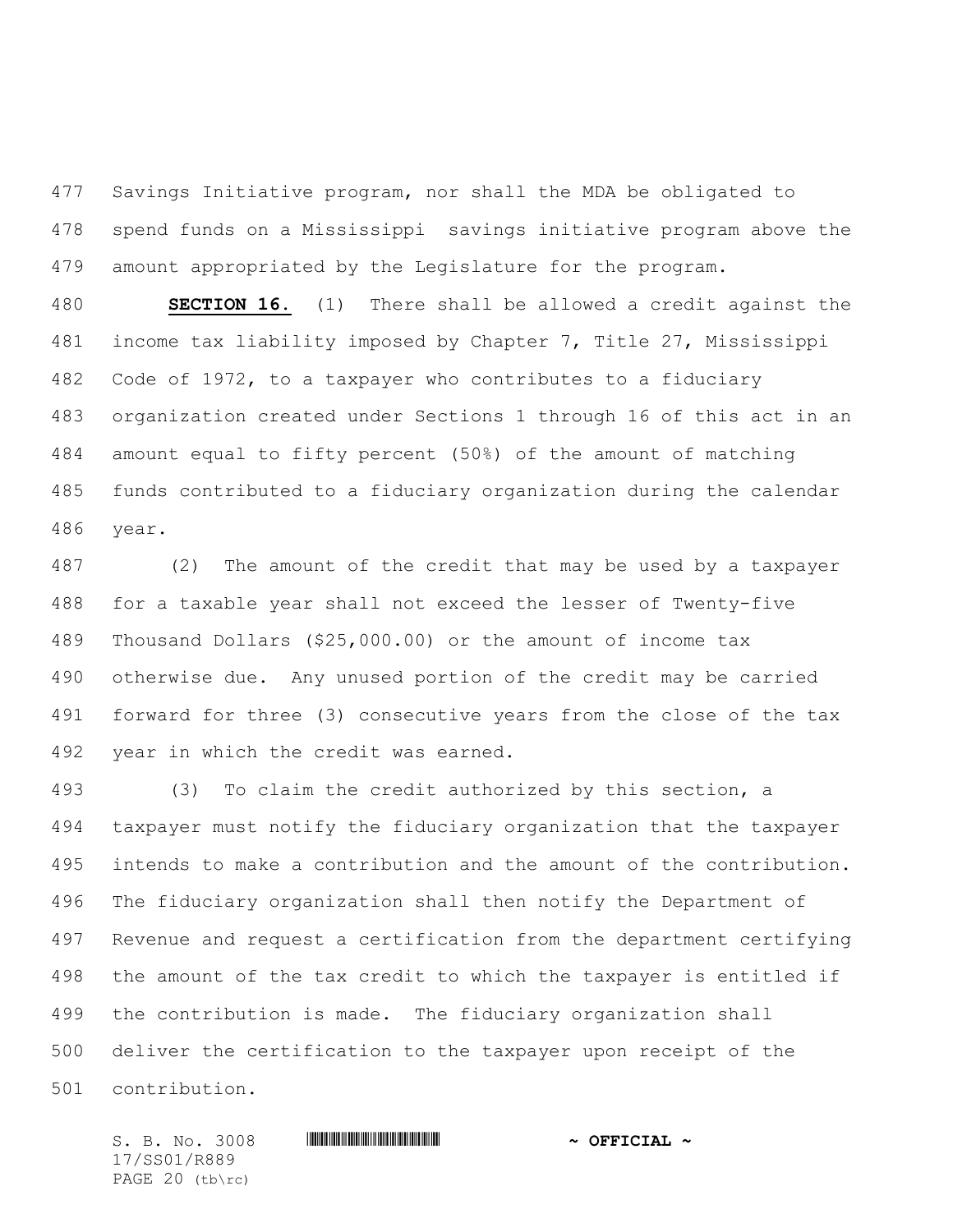(4) A taxpayer shall file the certificate with the taxpayer's income tax return for the first year in which the taxpayer claims the tax credit authorized by this section.

 (5) The total amount of tax credits certified under this section shall not exceed One Hundred Thousand Dollars (\$100,000.00) per calendar year.

 (6) The Department of Revenue shall promulgate any regulations necessary to carry out the provisions of this section.

 **SECTION 17.** Section 27-7-15, Mississippi Code of 1972, is amended as follows:

 27-7-15. (1) For the purposes of this article, except as otherwise provided, the term "gross income" means and includes the income of a taxpayer derived from salaries, wages, fees or compensation for service, of whatever kind and in whatever form paid, including income from governmental agencies and subdivisions thereof; or from professions, vocations, trades, businesses, commerce or sales, or renting or dealing in property, or reacquired property; also from annuities, interest, rents, dividends, securities, insurance premiums, reinsurance premiums, considerations for supplemental insurance contracts, or the transaction of any business carried on for gain or profit, or gains, or profits, and income derived from any source whatever and in whatever form paid. The amount of all such items of income shall be included in the gross income for the taxable year in which received by the taxpayer. The amount by which an eligible

17/SS01/R889 PAGE 21 (tb\rc)

S. B. No. 3008 \*SS01/R889\* **~ OFFICIAL ~**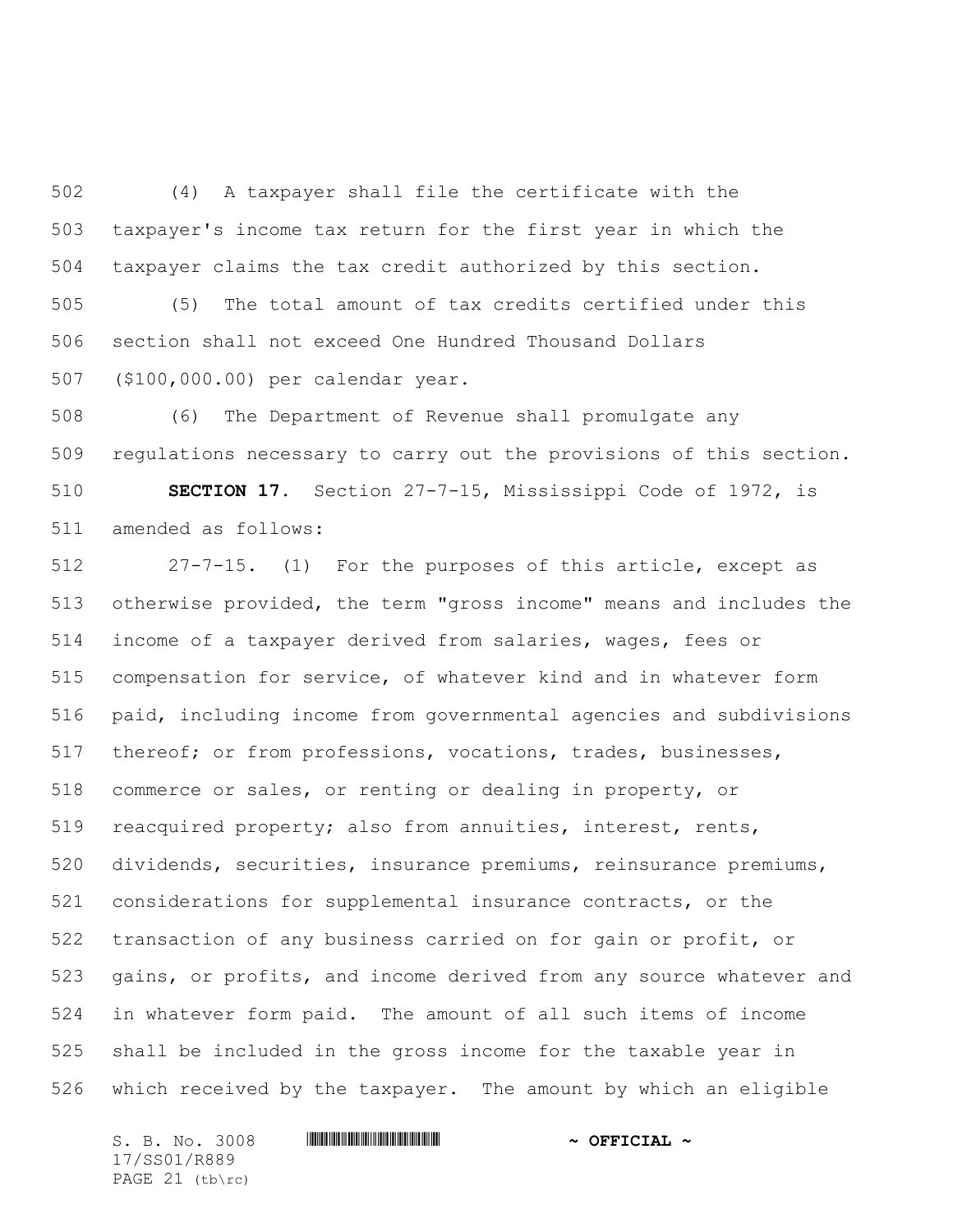employee's salary is reduced pursuant to a salary reduction agreement authorized under Section 25-17-5 shall be excluded from the term "gross income" within the meaning of this article.

 (2) In determining gross income for the purpose of this section, the following, under regulations prescribed by the commissioner, shall be applicable:

 (a) **Dealers in property.** Federal rules, regulations and revenue procedures shall be followed with respect to installment sales unless a transaction results in the shifting of income from inside the state to outside the state.

## (b) **Casual sales of property.**

 (i) Prior to January 1, 2001, federal rules, regulations and revenue procedures shall be followed with respect to installment sales except they shall be applied and administered as if H.R. 3594, the Installment Tax Correction Act of 2000 of the 106th Congress, had not been enacted. This provision will generally affect taxpayers, reporting on the accrual method of accounting, entering into installment note agreements on or after December 17, 1999. Any gain or profit resulting from the casual sale of property will be recognized in the year of sale.

 (ii) From and after January 1, 2001, federal rules, regulations and revenue procedures shall be followed with respect to installment sales except as provided in this subparagraph (ii). Gain or profit from the casual sale of property shall be recognized in the year of sale. When a taxpayer

S. B. No. 3008 **\*\*\* | ASSEMBLE ASSEMBLE ASSEMBLE ASSEMBLE ASSEMBLE ASSESSED.** 17/SS01/R889 PAGE 22 (tb\rc)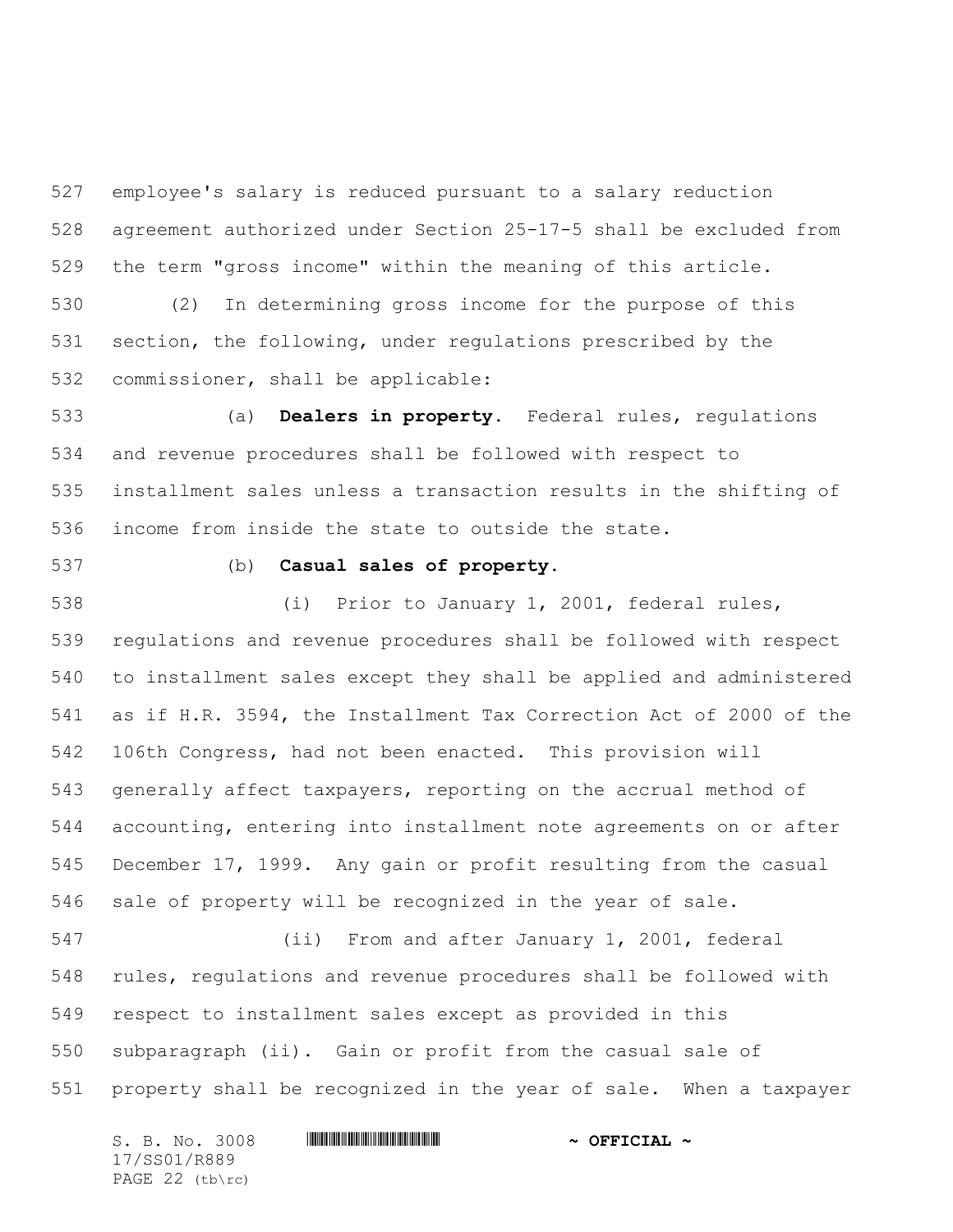recognizes gain on the casual sale of property in which the gain is deferred for federal income tax purposes, a taxpayer may elect to defer the payment of tax resulting from the gain as allowed and to the extent provided under regulations prescribed by the commissioner. If the payment of the tax is made on a deferred basis, the tax shall be computed based on the applicable rate for the income reported in the year the payment is made. Except as otherwise provided in subparagraph (iii) of this paragraph (b), deferring the payment of the tax shall not affect the liability for the tax. If at any time the installment note is sold, contributed, transferred or disposed of in any manner and for any purpose by the original note holder, or the original note holder is merged, liquidated, dissolved or withdrawn from this state, then all deferred tax payments under this section shall immediately become due and payable.

 (iii) If the selling price of the property is reduced by any alteration in the terms of an installment note, including default by the purchaser, the gain to be recognized is recomputed based on the adjusted selling price in the same manner as for federal income tax purposes. The tax on this amount, less the previously paid tax on the recognized gain, is payable over the period of the remaining installments. If the tax on the previously recognized gain has been paid in full to this state, the return on which the payment was made may be amended for this

S. B. No. 3008 **\*\*\* | ASSEMBLE ASSEMBLE ASSEMBLE ASSEMBLE ASSEMBLE ASSESSED.** 17/SS01/R889 PAGE 23 (tb\rc)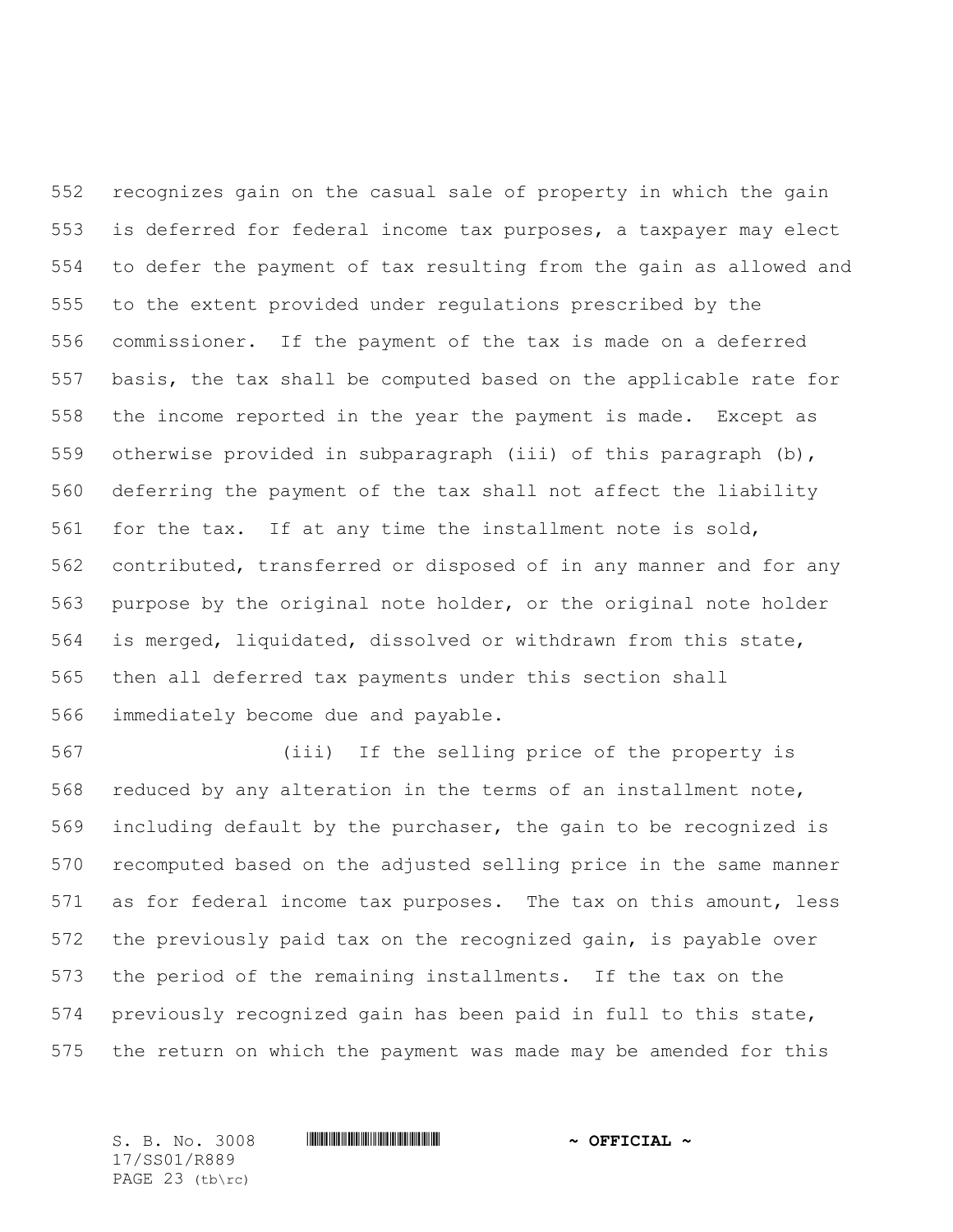purpose only. The statute of limitations in Section 27-7-49 shall not bar an amended return for this purpose.

 (c) **Reserves of insurance companies.** In the case of insurance companies, any amounts in excess of the legally required reserves shall be included as gross income.

 (d) **Affiliated companies or persons.** As regards sales, exchanges or payments for services from one to another of affiliated companies or persons or under other circumstances where the relation between the buyer and seller is such that gross proceeds from the sale or the value of the exchange or the payment for services are not indicative of the true value of the subject matter of the sale, exchange or payment for services, the commissioner shall prescribe uniform and equitable rules for determining the true value of the gross income, gross sales, exchanges or payment for services, or require consolidated returns of affiliates.

 (e) **Alimony and separate maintenance payments.** The federal rules, regulations and revenue procedures in determining the deductibility and taxability of alimony payments shall be followed in this state.

 (f) **Reimbursement for expenses of moving.** There shall be included in gross income (as compensation for services) any amount received or accrued, directly or indirectly, by an individual as a payment for or reimbursement of expenses of moving

S. B. No. 3008 **\*\*\* | ASSEMBLE ASSEMBLE ASSEMBLE ASSEMBLE ASSEMBLE ASSESSED.** 17/SS01/R889 PAGE 24 (tb\rc)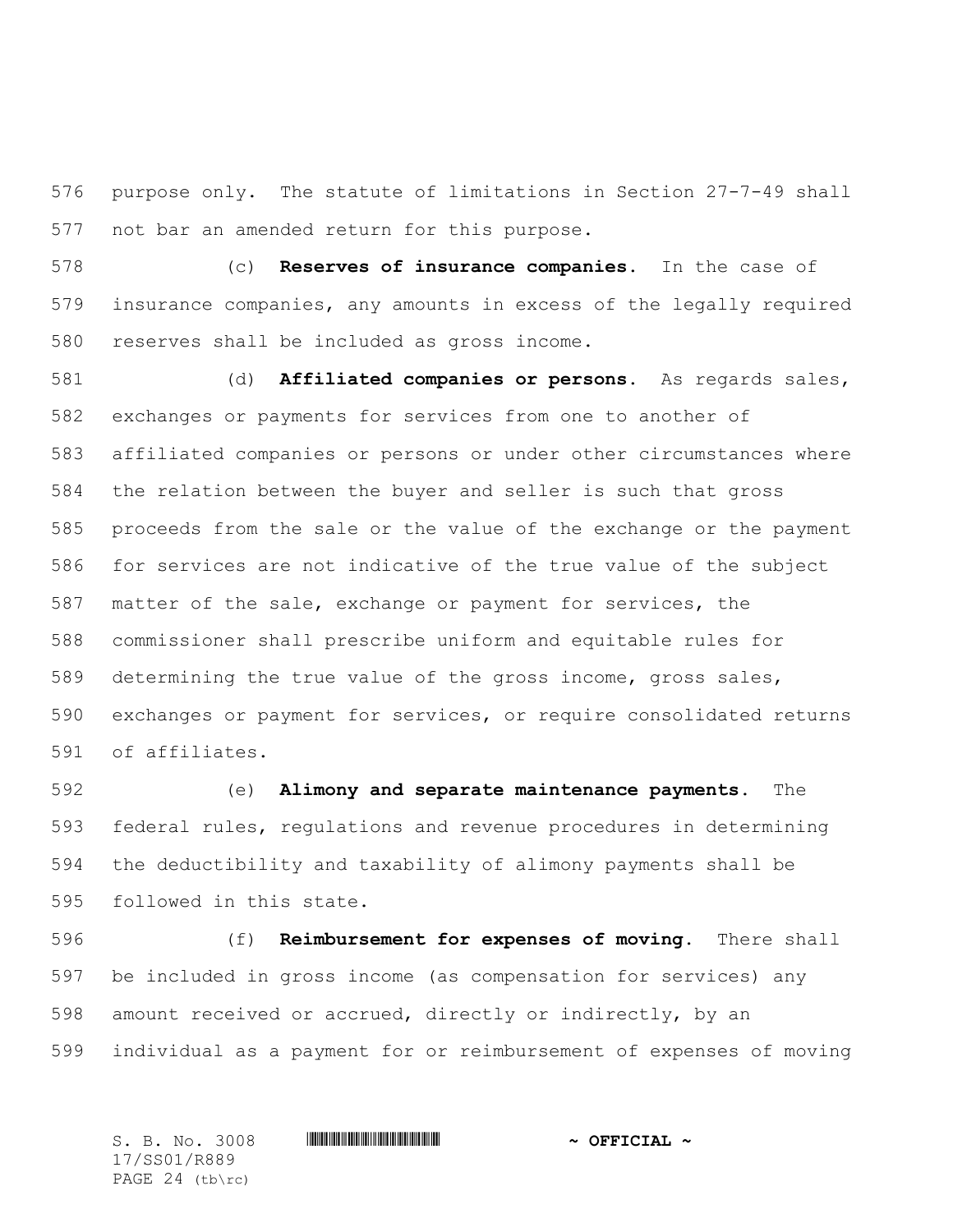from one residence to another residence which is attributable to employment or self-employment.

 (3) In the case of taxpayers other than residents, gross income includes gross income from sources within this state.

 (4) The words "gross income" do not include the following items of income which shall be exempt from taxation under this article:

 (a) The proceeds of life insurance policies and contracts paid upon the death of the insured. However, the income from the proceeds of such policies or contracts shall be included in the gross income.

 (b) The amount received by the insured as a return of premium or premiums paid by him under life insurance policies, endowment, or annuity contracts, either during the term or at maturity or upon surrender of the contract.

 (c) The value of property acquired by gift, bequest, devise or descent, but the income from such property shall be included in the gross income.

 (d) Interest upon the obligations of the United States or its possessions, or securities issued under the provisions of the Federal Farm Loan Act of 1916, or bonds issued by the War Finance Corporation, or obligations of the State of Mississippi or political subdivisions thereof.

 (e) The amounts received through accident or health insurance as compensation for personal injuries or sickness, plus

S. B. No. 3008 \*SS01/R889\* **~ OFFICIAL ~** 17/SS01/R889 PAGE 25 (tb\rc)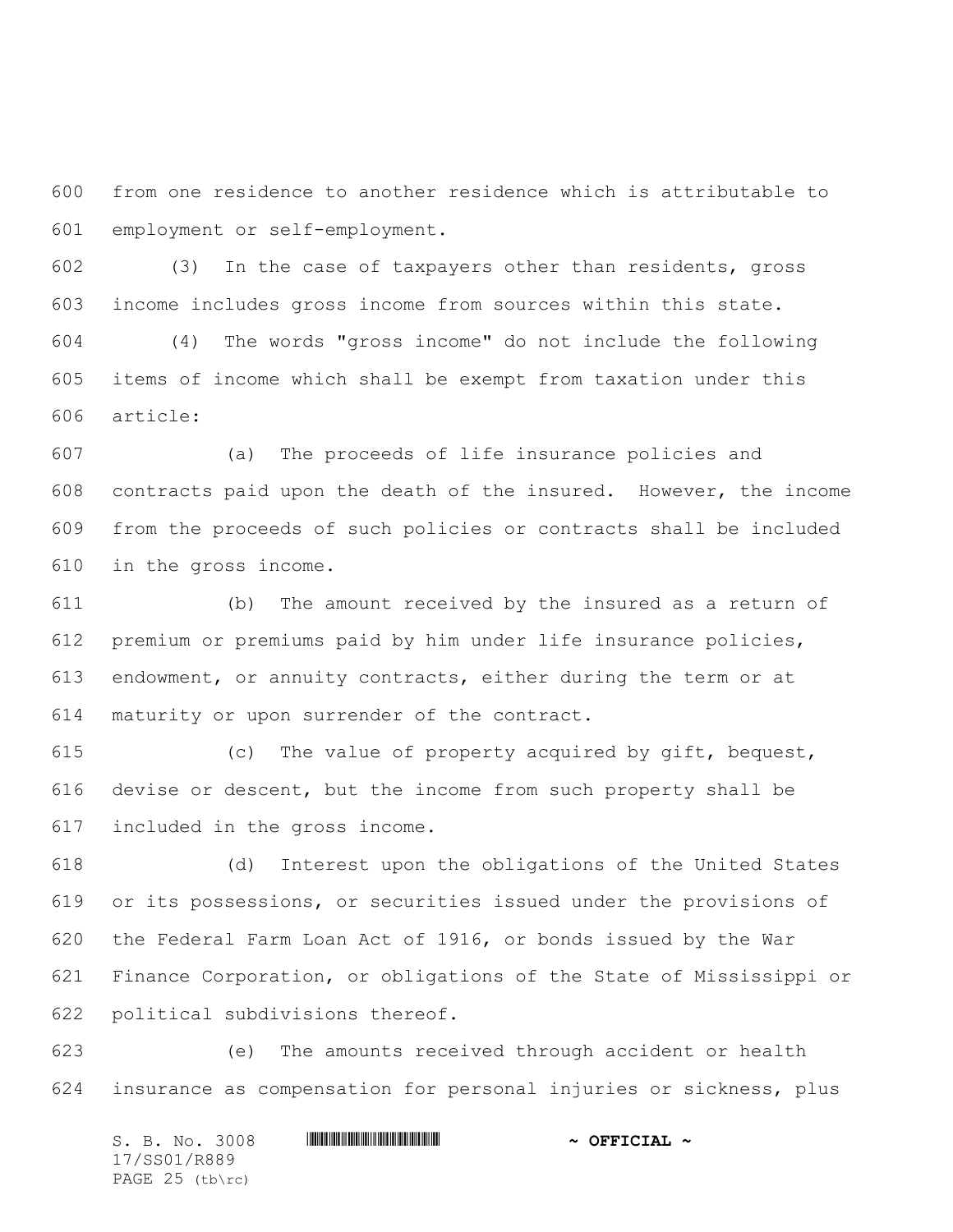the amount of any damages received for such injuries or such sickness or injuries, or through the War Risk Insurance Act, or any law for the benefit or relief of injured or disabled members of the military or naval forces of the United States.

 (f) Income received by any religious denomination or by any institution or trust for moral or mental improvements, religious, Bible, tract, charitable, benevolent, fraternal, missionary, hospital, infirmary, educational, scientific, literary, library, patriotic, historical or cemetery purposes or for two (2) or more of such purposes, if such income be used exclusively for carrying out one or more of such purposes.

 (g) Income received by a domestic corporation which is "taxable in another state" as this term is defined in this article, derived from business activity conducted outside this state. Domestic corporations taxable both within and without the state shall determine Mississippi income on the same basis as provided for foreign corporations under the provisions of this article.

 (h) In case of insurance companies, there shall be excluded from gross income such portion of actual premiums received from an individual policyholder as is paid back or credited to or treated as an abatement of premiums of such policyholder within the taxable year.

 (i) Income from dividends that has already borne a tax as dividend income under the provisions of this article, when such

S. B. No. 3008 \*SS01/R889\* **~ OFFICIAL ~** 17/SS01/R889 PAGE 26 (tb\rc)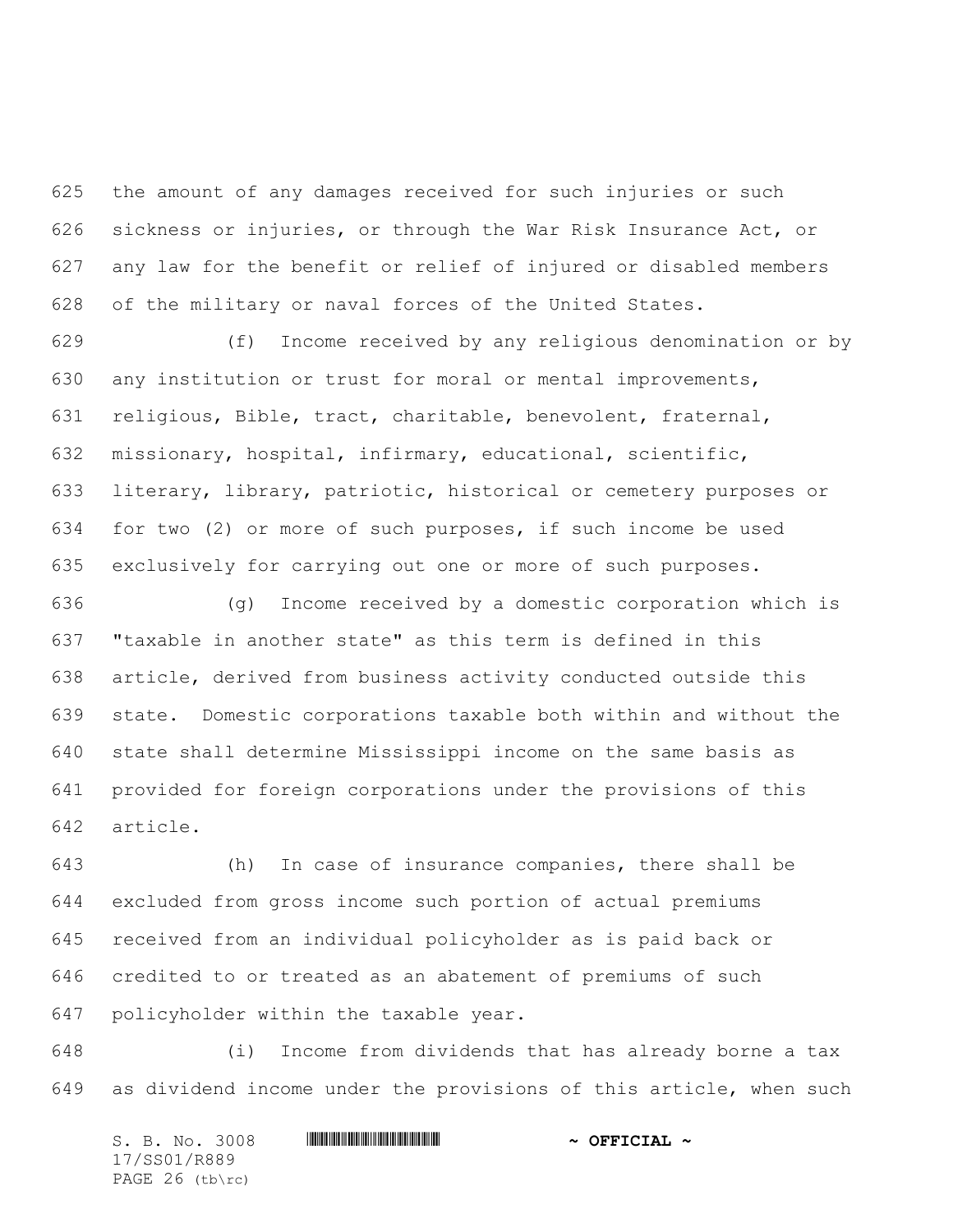dividends may be specifically identified in the possession of the recipient.

 (j) Amounts paid by the United States to a person as added compensation for hazardous duty pay as a member of the Armed Forces of the United States in a combat zone designated by Executive Order of the President of the United States.

 (k) Amounts received as retirement allowances, pensions, annuities or optional retirement allowances paid under the federal Social Security Act, the Railroad Retirement Act, the Federal Civil Service Retirement Act, or any other retirement system of the United States government, retirement allowances paid under the Mississippi Public Employees' Retirement System, Mississippi Highway Safety Patrol Retirement System or any other retirement system of the State of Mississippi or any political subdivision thereof. The exemption allowed under this paragraph (k) shall be available to the spouse or other beneficiary at the death of the primary retiree.

 (l) Amounts received as retirement allowances, pensions, annuities or optional retirement allowances paid by any public or governmental retirement system not designated in paragraph (k) or any private retirement system or plan of which the recipient was a member at any time during the period of his employment. Amounts received as a distribution under a Roth Individual Retirement Account shall be treated in the same manner as provided under the Internal Revenue Code of 1986, as amended.

S. B. No. 3008 **\*\*\* | ASSEMBLE ASSEMBLE ASSEMBLE ASSEMBLE ASSEMBLE ASSESSED.** 17/SS01/R889 PAGE 27 (tb\rc)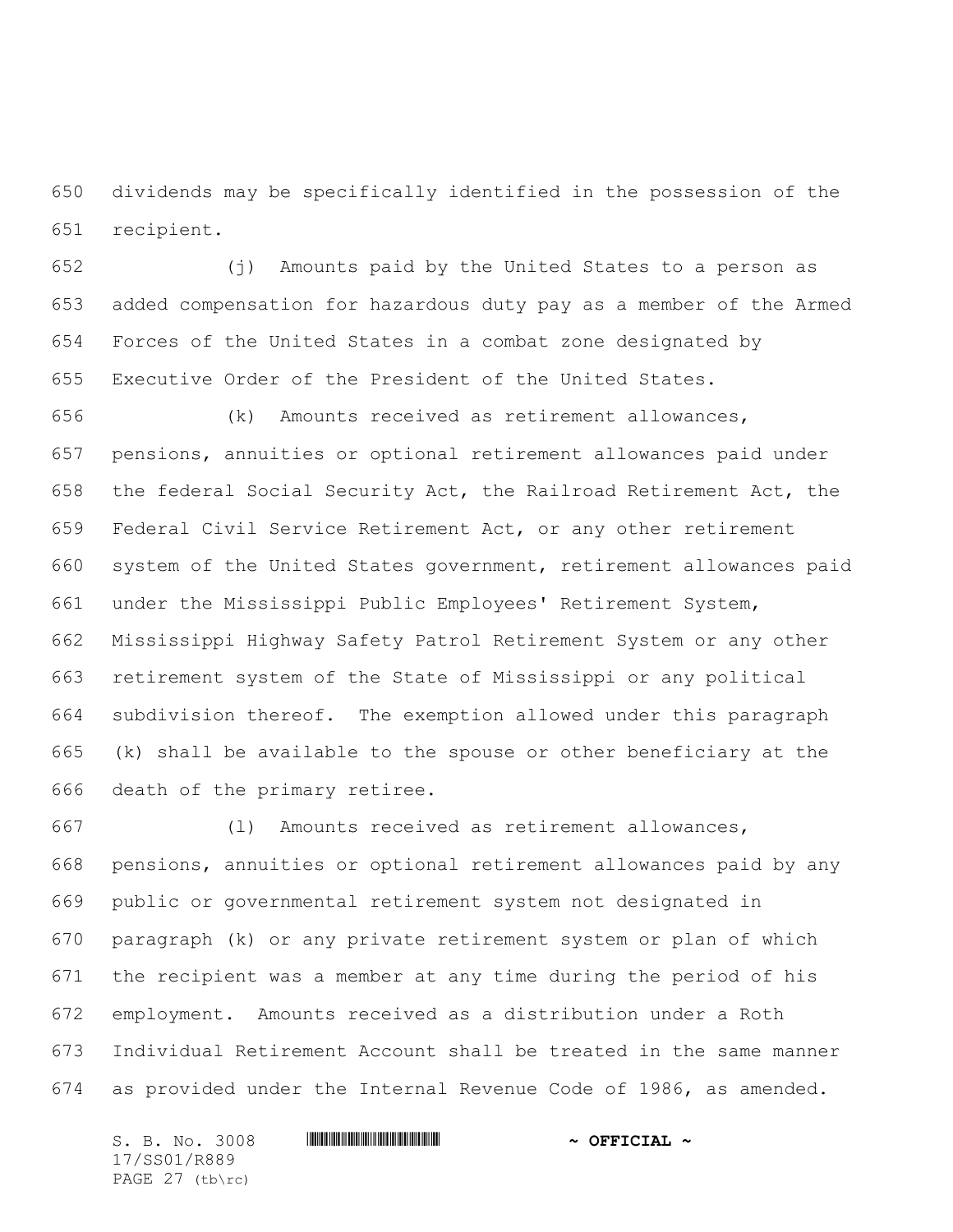The exemption allowed under this paragraph (l) shall be available to the spouse or other beneficiary at the death of the primary retiree.

 (m) National Guard or Reserve Forces of the United States compensation not to exceed the aggregate sum of Five Thousand Dollars (\$5,000.00) for any taxable year through the 2005 taxable year, and not to exceed the aggregate sum of Fifteen Thousand Dollars (\$15,000.00) for any taxable year thereafter.

 (n) Compensation received for active service as a member below the grade of commissioned officer and so much of the compensation as does not exceed the maximum enlisted amount received for active service as a commissioned officer in the Armed Forces of the United States for any month during any part of which such members of the Armed Forces (i) served in a combat zone as designated by Executive Order of the President of the United States or a qualified hazardous duty area as defined by federal law, or both; or (ii) was hospitalized as a result of wounds, disease or injury incurred while serving in such combat zone. For the purposes of this paragraph (n), the term "maximum enlisted amount" means and has the same definition as that term has in 26 USCS 112.

 (o) The proceeds received from federal and state forestry incentive programs.

 (p) The amount representing the difference between the increase of gross income derived from sales for export outside the

S. B. No. 3008 \*SS01/R889\* **~ OFFICIAL ~** 17/SS01/R889 PAGE 28 (tb\rc)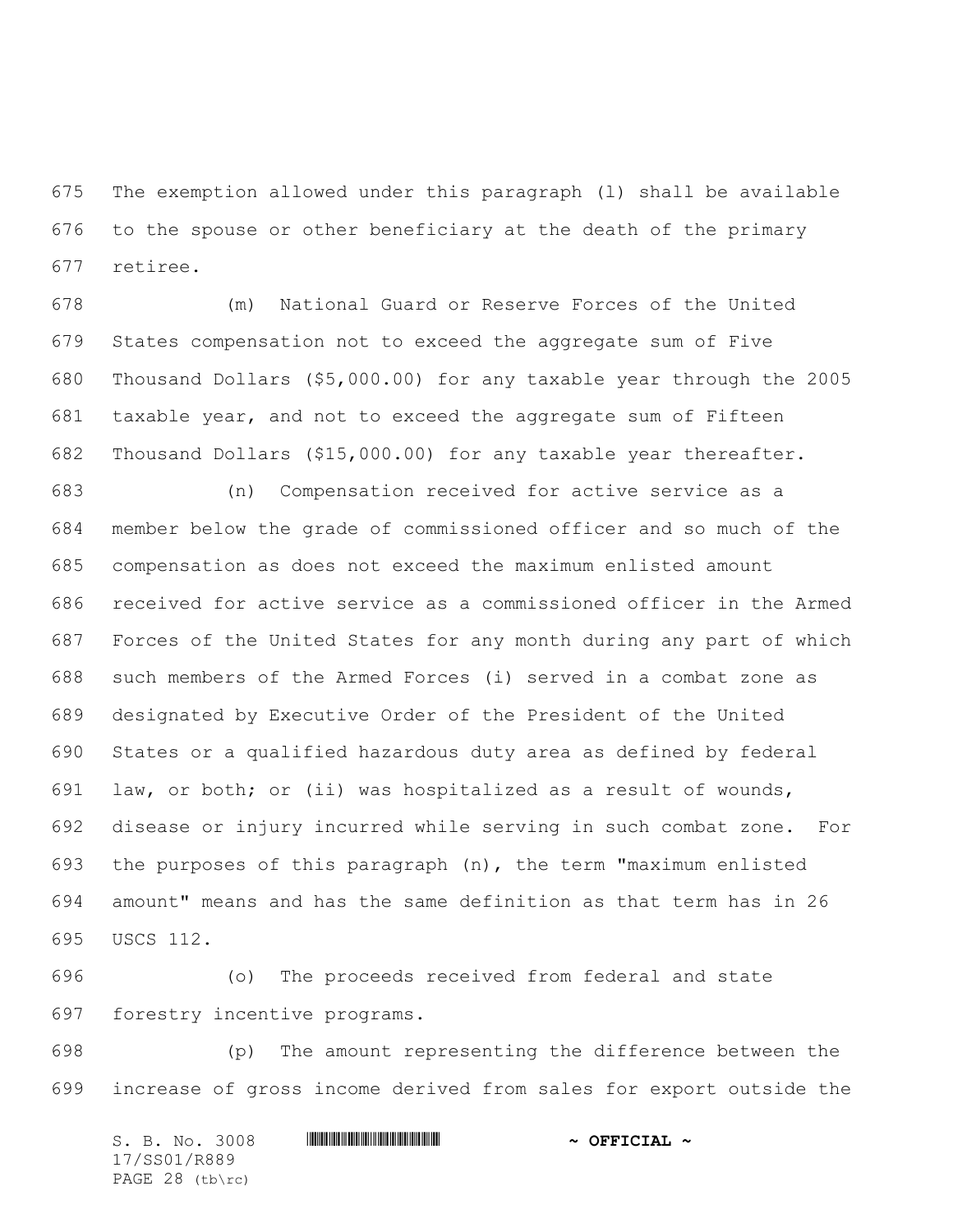United States as compared to the preceding tax year wherein gross income from export sales was highest, and the net increase in expenses attributable to such increased exports. In the absence of direct accounting, the ratio of net profits to total sales may be applied to the increase in export sales. This paragraph (p) shall only apply to businesses located in this state engaging in the international export of Mississippi goods and services. Such goods or services shall have at least fifty percent (50%) of value added at a location in Mississippi.

 (q) Amounts paid by the federal government for the construction of soil conservation systems as required by a conservation plan adopted pursuant to 16 USCS 3801 et seq.

 (r) The amount deposited in a medical savings account, and any interest accrued thereon, that is a part of a medical savings account program as specified in the Medical Savings Account Act under Sections 71-9-1 through 71-9-9; provided, however, that any amount withdrawn from such account for purposes other than paying eligible medical expense or to procure health coverage shall be included in gross income.

 (s) Amounts paid by the Mississippi Soil and Water Conservation Commission from the Mississippi Soil and Water Cost-Share Program for the installation of water quality best management practices.

17/SS01/R889 PAGE 29 (tb\rc)

S. B. No. 3008 **\*\*\* | ASSEMBLE ASSEMBLE ASSEMBLE ASSEMBLE ASSEMBLE ASSESSED.**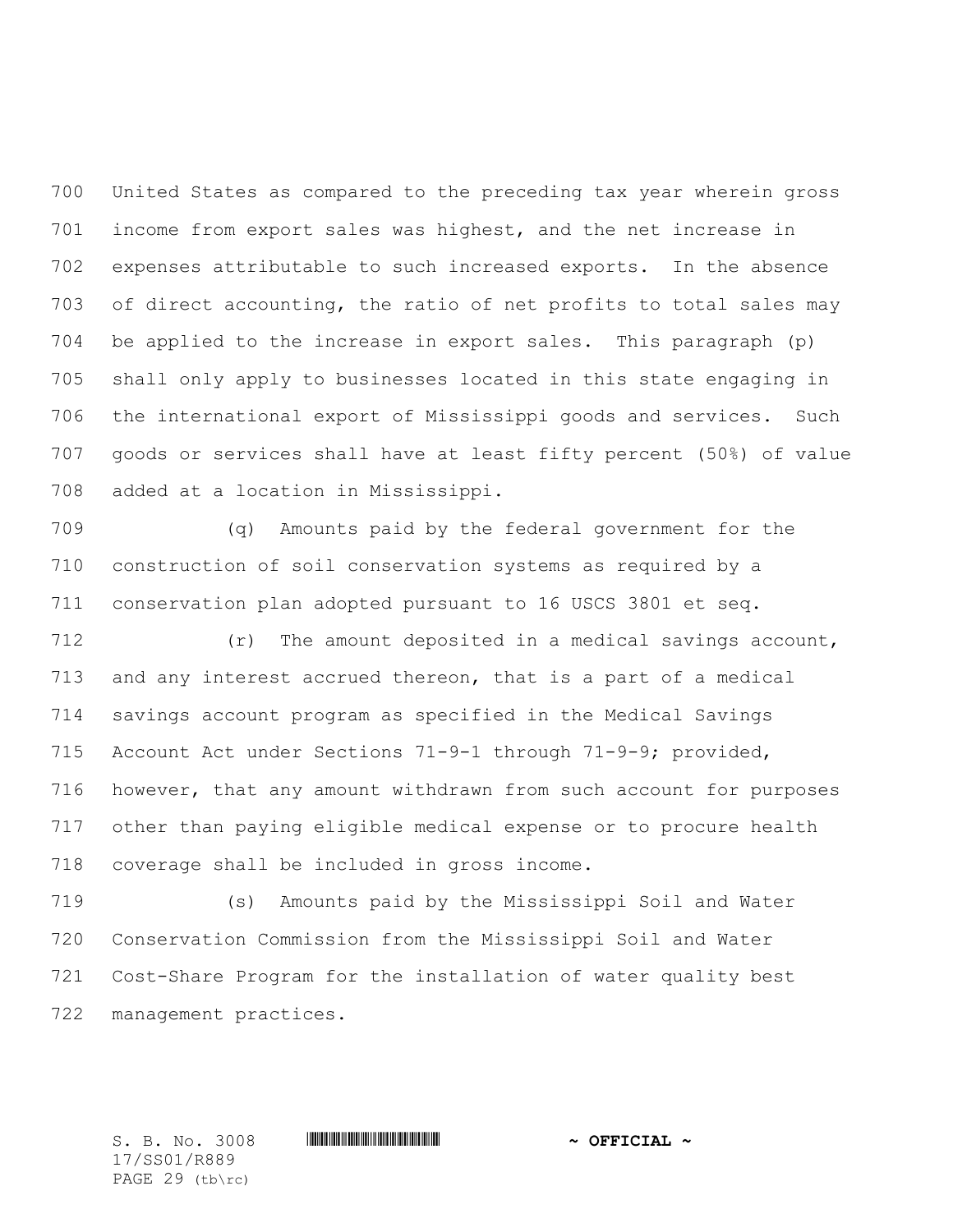(t) Dividends received by a holding corporation, as defined in Section 27-13-1, from a subsidiary corporation, as defined in Section 27-13-1.

 (u) Interest, dividends, gains or income of any kind on any account in the Mississippi Affordable College Savings Trust Fund, as established in Sections 37-155-101 through 37-155-125, to the extent that such amounts remain on deposit in the MACS Trust Fund or are withdrawn pursuant to a qualified withdrawal, as defined in Section 37-155-105.

 (v) Interest, dividends or gains accruing on the payments made pursuant to a prepaid tuition contract, as provided for in Section 37-155-17.

 (w) Income resulting from transactions with a related member where the related member subject to tax under this chapter was required to, and did in fact, add back the expense of such transactions as required by Section 27-7-17(2). Under no circumstances may the exclusion from income exceed the deduction add-back of the related member, nor shall the exclusion apply to any income otherwise excluded under this chapter.

 (x) Amounts that are subject to the tax levied pursuant to Section 27-7-901, and are paid to patrons by gaming establishments licensed under the Mississippi Gaming Control Act.

 (y) Amounts that are subject to the tax levied pursuant to Section 27-7-903, and are paid to patrons by gaming

S. B. No. 3008 \*SS01/R889\* **~ OFFICIAL ~** 17/SS01/R889 PAGE 30 (tb\rc)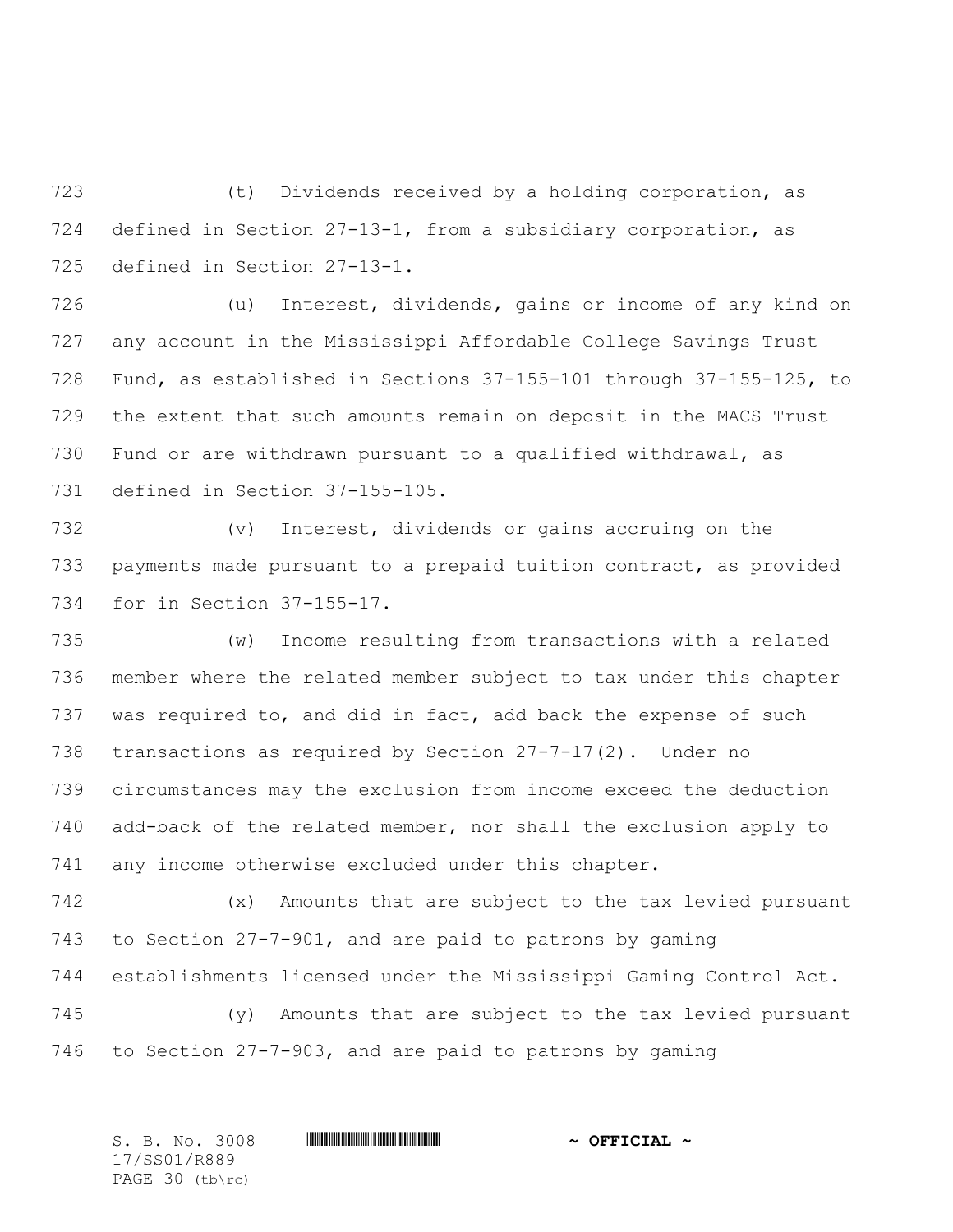establishments not licensed under the Mississippi Gaming Control Act.

 (z) Interest, dividends, gains or income of any kind on any account in a qualified tuition program and amounts received as distributions under a qualified tuition program shall be treated in the same manner as provided under the United States Internal 753 Revenue Code, as amended. For the purposes of this paragraph  $(z)$ , the term "qualified tuition program" means and has the same definition as that term has in 26 USCS 529.

 (aa) The amount deposited in a health savings account, and any interest accrued thereon, that is a part of a health savings account program as specified in the Health Savings Accounts Act created in Sections 83-62-1 through 83-62-9; however, any amount withdrawn from such account for purposes other than paying qualified medical expenses or to procure health coverage shall be included in gross income, except as otherwise provided by Sections 83-62-7 and 83-62-9.

 (bb) Amounts received as qualified disaster relief payments shall be treated in the same manner as provided under the United States Internal Revenue Code, as amended.

 (cc) Amounts received as a "qualified Hurricane Katrina distribution" as defined in the United States Internal Revenue Code, as amended.

17/SS01/R889 PAGE 31 (tb\rc)

S. B. No. 3008 **\*\*\* | ASSEMBLE ASSEMBLE ASSEMBLE ASSEMBLE ASSEMBLE ASSESSED.**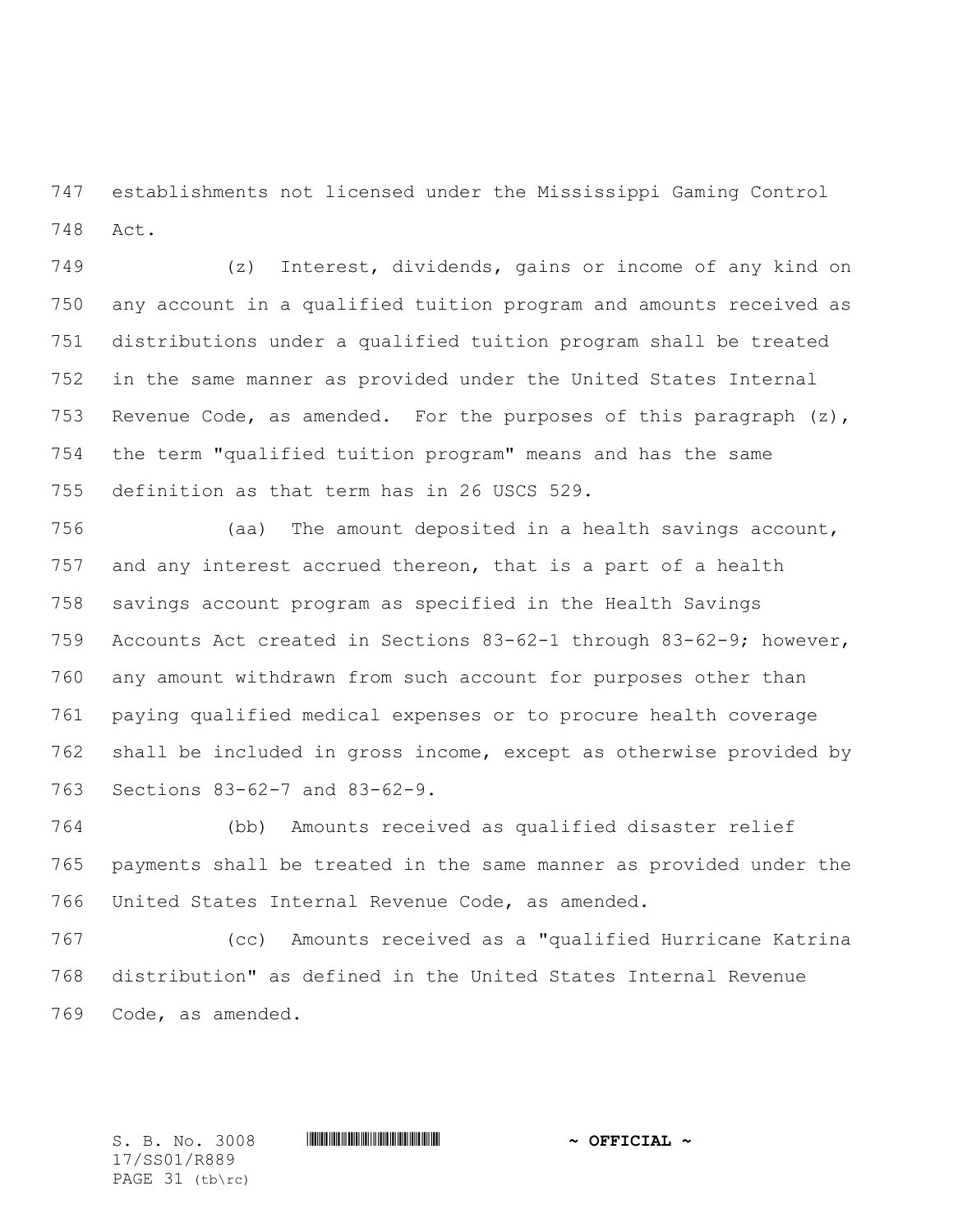(dd) Amounts received by an individual which may be excluded from income as foreign earned income for federal income tax purposes.

 (ee) Amounts received by a qualified individual, directly or indirectly, from an employer or nonprofit housing organization that are qualified housing expenses associated with an employer-assisted housing program. For purposes of this paragraph (ee):

 (i) "Qualified individual" means any individual whose household income does not exceed one hundred twenty percent (120%) of the area median gross income (as defined by the United States Department of Housing and Urban Development), adjusted for household size, for the area in which the housing is located.

 (ii) "Nonprofit housing organization" means an organization that is organized as a not-for-profit organization under the laws of this state or another state and has as one of its purposes:

787 1. Homeownership education or counseling; 2. The development of affordable housing; or 3. The development or administration of employer-assisted housing programs.

 (iii) "Employer-assisted housing program" means a separate written plan of any employer (including, without limitation, tax-exempt organizations and public employers) for the exclusive benefit of the employer's employees to pay qualified

S. B. No. 3008 \*SS01/R889\* **~ OFFICIAL ~** 17/SS01/R889 PAGE 32 (tb\rc)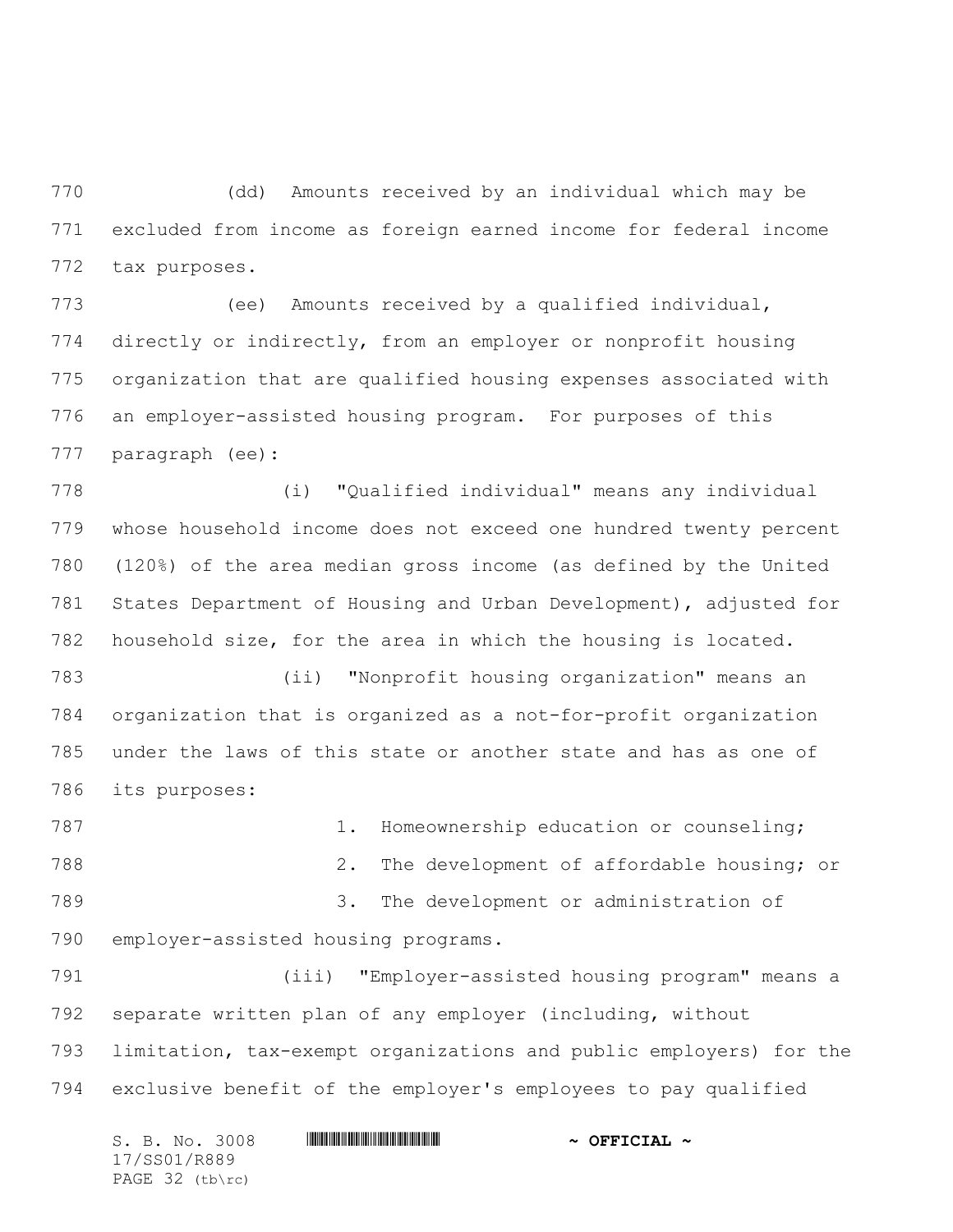housing expenses to assist the employer's employees in securing affordable housing.

 (iv) "Qualified housing expenses" means: 798 1. With respect to rental assistance, an amount not to exceed Two Thousand Dollars (\$2,000.00) paid for the purpose of assisting employees with security deposits and rental subsidies; and

802 2. With respect to homeownership assistance, an amount not to exceed the lesser of Ten Thousand Dollars (\$10,000.00) or six percent (6%) of the purchase price of the employee's principal residence that is paid for the purpose of 806 assisting employees with down payments, payment of closing costs, 807 reduced interest mortgages, mortgage guarantee programs, mortgage forgiveness programs, equity contribution programs, or contributions to homebuyer education and/or homeownership counseling of eligible employees.

 (ff) For the 2010 taxable year and any taxable year thereafter, amounts converted in accordance with the United States Internal Revenue Code, as amended, from a traditional Individual Retirement Account to a Roth Individual Retirement Account. The exemption allowed under this paragraph (ff) shall be available to the spouse or other beneficiary at the death of the primary retiree.

 (gg) Amounts received for the performance of disaster or emergency-related work as defined in Section 27-113-5.

S. B. No. 3008 **\*\*\* | ASSEMBLE ASSEMBLE ASSEMBLE ASSEMBLE ASSEMBLE ASSESSED.** 17/SS01/R889 PAGE 33 (tb\rc)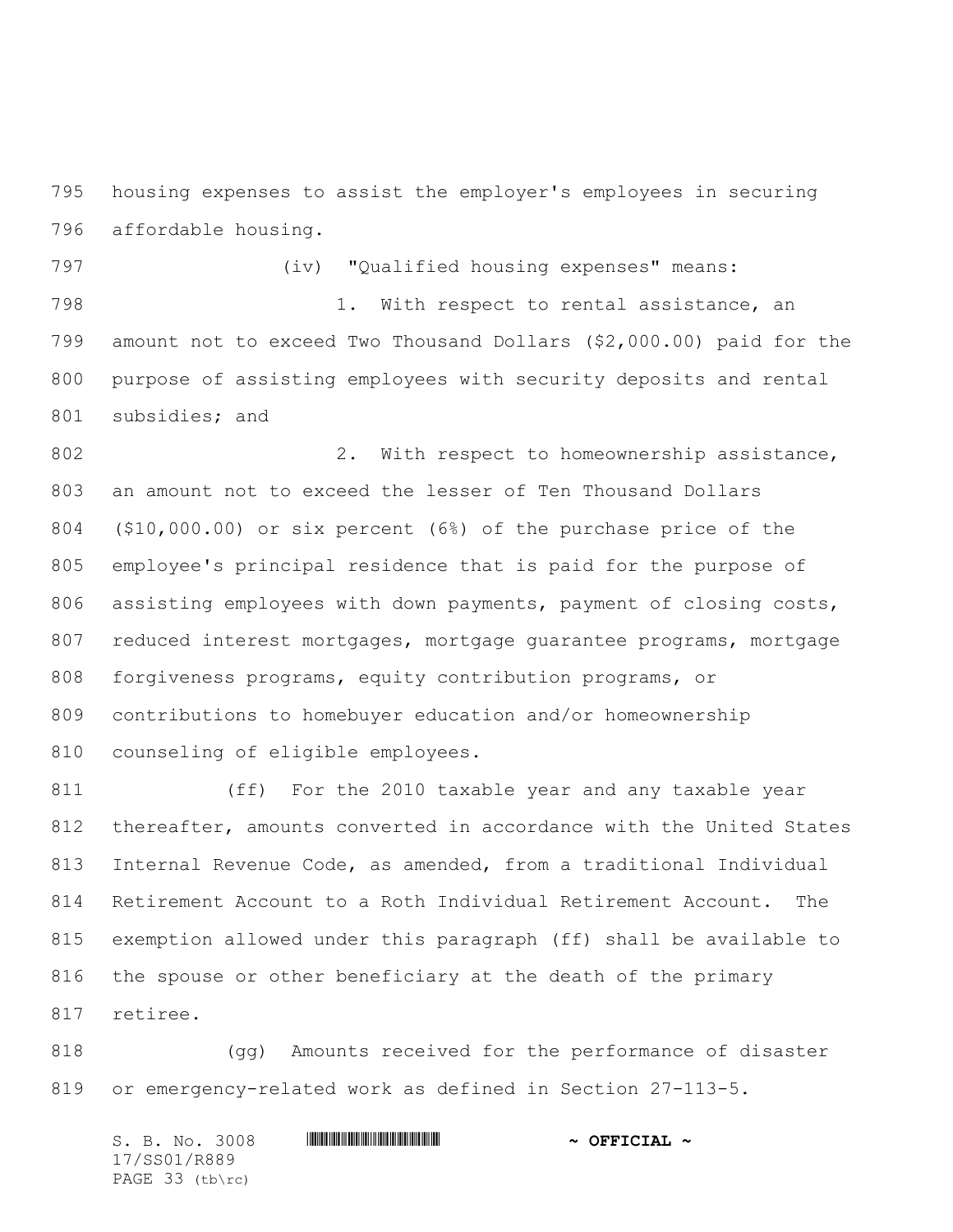(hh) The amount deposited in a catastrophe savings account established under Sections 27-7-1001 through 27-7-1007, 822 interest income earned on the catastrophe savings account, and 823 distributions from the catastrophe savings account; however, any amount withdrawn from a catastrophe savings account for purposes other than paying qualified catastrophe expenses shall be included in gross income, except as otherwise provided by Sections 27-7-1001 through 27-7-1007.

 (ii) Interest or dividends earned on individual development accounts established under Sections 1 through 16 of this act and any money withdrawn from an individual development account and used for a qualified purpose as defined in Section 4 of this act.

(5) Prisoners of war, missing in action-taxable status.

 (a) **Members of the Armed Forces.** Gross income does not include compensation received for active service as a member of the Armed Forces of the United States for any month during any part of which such member is in a missing status, as defined in paragraph (d) of this subsection, during the Vietnam Conflict as a result of such conflict.

 (b) **Civilian employees.** Gross income does not include compensation received for active service as an employee for any month during any part of which such employee is in a missing status during the Vietnam Conflict as a result of such conflict.

17/SS01/R889 PAGE 34 (tb\rc)

S. B. No. 3008 **\*\*\* | ASSEMBLE ASSEMBLE ASSEMBLE ASSEMBLE ASSEMBLE ASSESSED.**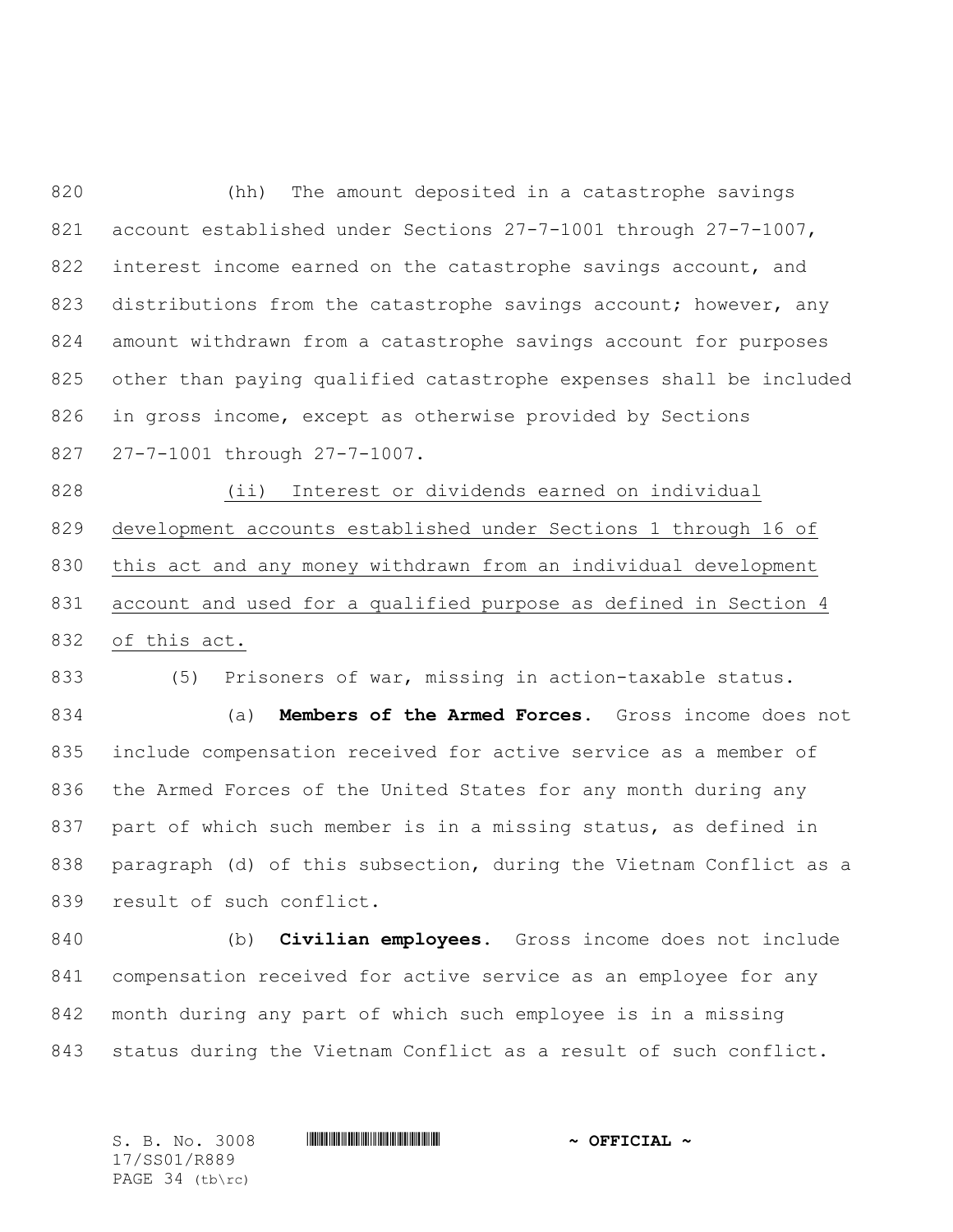(c) **Period of conflict.** For the purpose of this subsection, the Vietnam Conflict began February 28, 1961, and ends on the date designated by the President by Executive Order as the date of the termination of combatant activities in Vietnam. For the purpose of this subsection, an individual is in a missing status as a result of the Vietnam Conflict if immediately before such status began he was performing service in Vietnam or was performing service in Southeast Asia in direct support of military operations in Vietnam. "Southeast Asia," as used in this paragraph, is defined to include Cambodia, Laos, Thailand and waters adjacent thereto.

 (d) "Missing status" means the status of an employee or member of the Armed Forces who is in active service and is officially carried or determined to be absent in a status of (i) missing; (ii) missing in action; (iii) interned in a foreign country; (iv) captured, beleaguered or besieged by a hostile force; or (v) detained in a foreign country against his will; but does not include the status of an employee or member of the Armed Forces for a period during which he is officially determined to be absent from his post of duty without authority.

 (e) "Active service" means active federal service by an employee or member of the Armed Forces of the United States in an active duty status.

 (f) "Employee" means one who is a citizen or national of the United States or an alien admitted to the United States for

S. B. No. 3008 **\*\*\* ASSEMBLE ASSESSMENT ASSAULT ASSESSMENT ASSESSMENT ASSAULT ASSAULT ASSAULT ASSAULT ASSAULT** 17/SS01/R889 PAGE 35 (tb\rc)